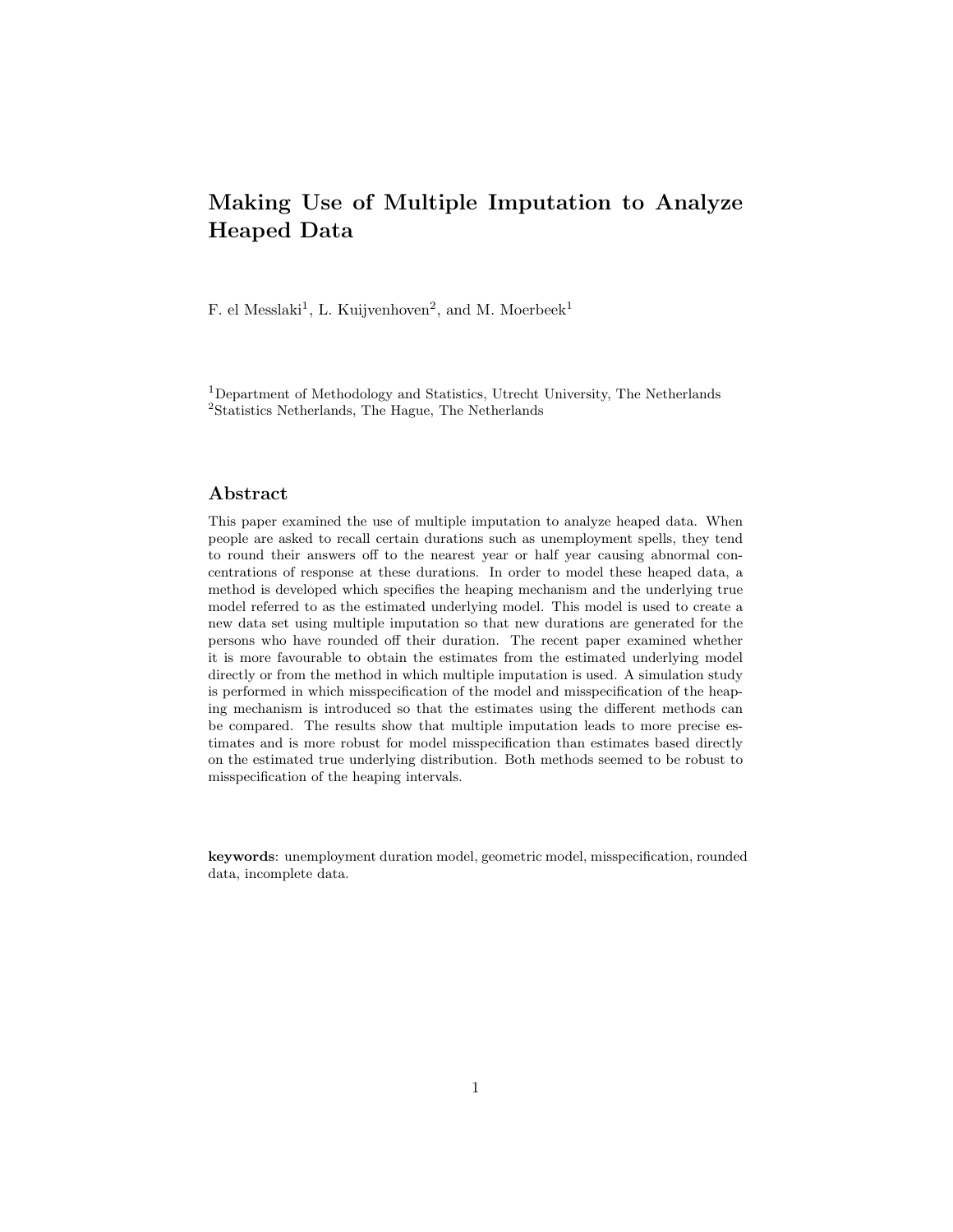## 1 Introduction

When data are analyzed, one common problem that researchers have to deal with is the incompleteness of the data. There are some situations in which the data are neither entirely missing nor perfectly known. Instead, only a subset of the complete data sample space in which the true unobservable data lie, is observed (Heijtjan  $\&$ Rubin, 1990). This kind of incomplete data is referred to as coarse data, which is a generalization of the missing data mechanism (Rubin, 1976). Censored, grouped, heaped and missing data are all special cases of coarse data and are discussed in Heitjan  $&$  Rubin (1990). The current study concerns coarseness in the form of heaped data.

In duration analysis, heaping refers to a phenomenon in which persons tend to round certain durations off to the nearest year, half year or month causing heaps in the data distribution (e.g. Heitjan  $\&$  Rubin, 1990). Heaping is a form of recall errors caused by memory effects and can affect retrospectively collected data. When respondents are asked when a certain event took place, they often do not remember accurately when this event occurred. This phenomenon, in which the respondent may report events as being more recent or remote than they actually are, is referred to as the forward and backward telescoping effect, respectively (Lynn, 2009).

The Dutch Labour Force Survey  $(LFS)^1$ , is subject to a certain heaping pattern in which concentrations of spell lengths at multiples of six months are observed when respondents are asked to recall for how long they have been unemployed. Research from other countries has also been hampered by a certain heaping pattern in the LFS (e.g. Kraus & Steiner, 1998; Torreli & Trivellato, 1993). For example, Torelli and Trivellato (1993) showed that inaccurately reported durations cause clear spikes at multiples of six months and even more pronounced spikes at multiples of twelve months in the Italian LFS. It is therefore very likely that some of the respondents have rounded their durations off to the nearest year or half year.

Using the unemployment durations from the Dutch LFS, Statistics Netherlands makes statistics on long-term and short-term unemployment. As a form of publication, a table containing a number of categories of unemployment durations is used. Measurement errors arise, when the heaped unemployment distribution is used to estimate the number of persons that fall within a certain category. As a consequence, certain number of persons are assigned to one of the categories while they belong to another. Since the heaping pattern leads to a biased distribution of the unemployment durations, a questionable representation of the number of persons within each category is obtained.

In general, the described heaping pattern emerges from episode-based questionnaires, in which the respondents are asked to recall certain episodes or durations but report them inaccurately (e.g. Kraus & Steiner, 1998; Torreli & Trivellato, 1993 ). However, some heaping may be caused by true behavior. For instance, economic circumstances may lead to a high unemployment rate on a certain time point and cause heaps in the data.

Unfortunately, there is a lack of data that would make it possible to distinguish heaping due to the recall process from heaping due to the true behavior, and a lack of data that would allow inference of the true behavior underlying the heaped responses. In the absence of such data, previous analyses have come up with different models

 $1$ The LFS is referred to as Enquête Beroepsbevolking (EBB) in Dutch and is collected by Statistics Netherlands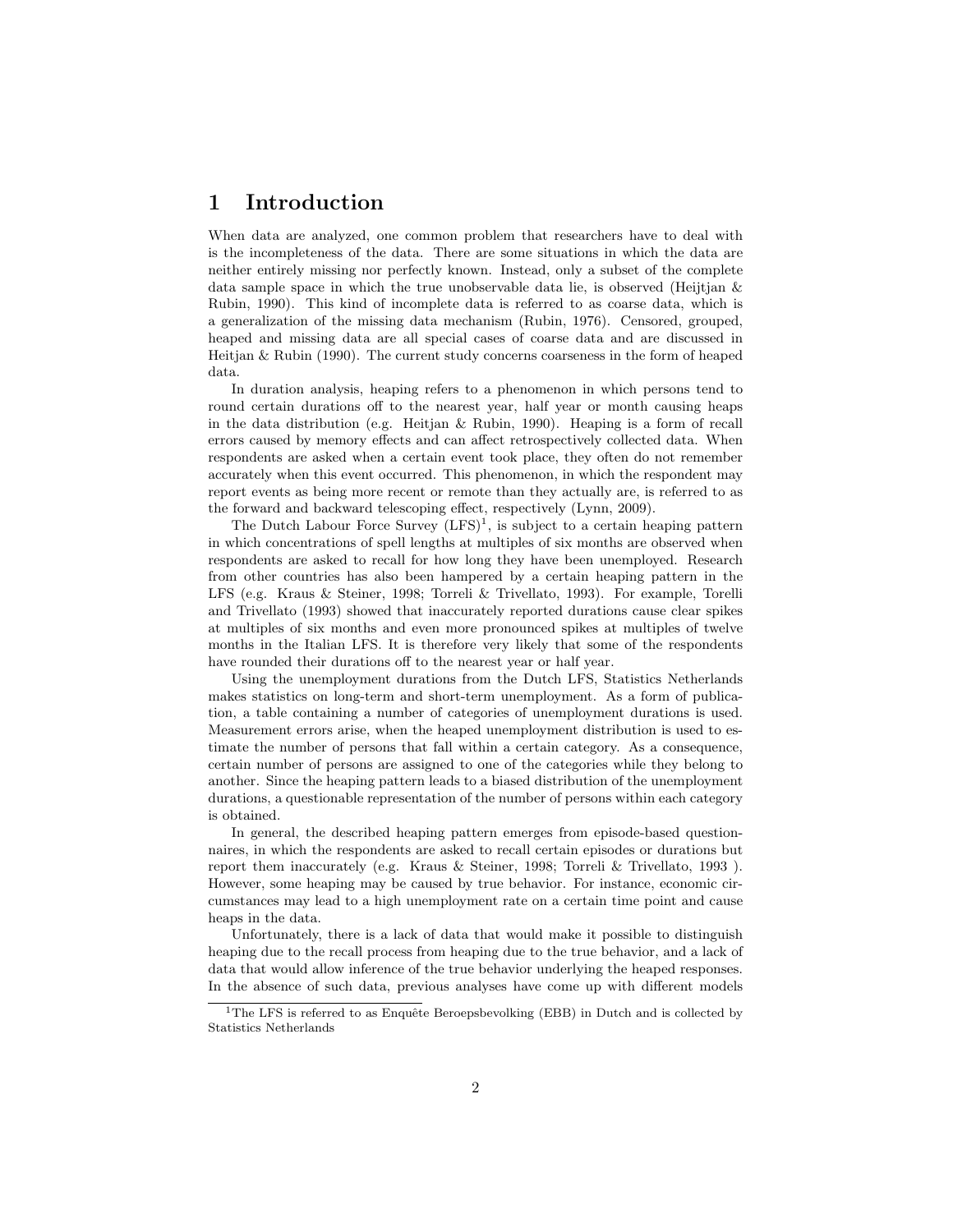and strong assumptions to distinguish between the true and heaped unemployment data (e.g. Petoussis, Gill & Zeelenberg, (2004); Wolff & Augustin, (2000); Torreli & Trivellato, 1993). For example, Torreli & Trivellato (1993) investigated the effect of the heaps and concluded that it is necessary to take the heaping mechanism into account when the unemployment durations are estimated.

Accordingly, Kuijvenhoven & Van der Laan (2009) tried to model the Dutch LFS by correcting it from the distortion caused by the heaps. They estimated a model that specifies the heaping mechanism and the underlying true duration distribution (which cannot be observed because of the heaping mechanism). For some of the respondents in a heap, multiple imputation is used to generate new durations from the estimated underlying distribution and heaping mechanism.

Imputation is used because it provides more precise estimates. Heijtjan & Rubin (1990) showed this by applying multiple imputation to a demographic data set with coarse age measurements. The heaped ages are imputed using multiple imputation with ages that are plausible using a simple naive model and a new more complex model that relates true age to the observed heaped age values and other background variables. They showed that simple and easily programmed multiple imputation methods improved inferences from this kind of data.

Another reason for using multiple imputation is that it is thought to be less sensitive for model misspecification. Since the prominent elements of the method used by Kuijvenhoven & Van der Laan (2009) are the underlying model and the heaping intervals, misspecification of the model parameters or heaping intervals will presumably result in biased estimates. The applicability of the model should therefore be tested. This is done by adding misspecification in these two elements. Misspecification of the model parameters will indicate whether the distinctive shape of the data is discerned by the model or not. Furthermore, the used method should be robust to misspecification of the heaping intervals. It is still unclear whether assuming that persons make use of forward or backward telescoping affects the estimated durations. Therefore, the misspecification in the heaping intervals will show whether the estimates are robust for violation of these assumptions.

A disadvantage of multiple imputation is that it is time consuming. Using multiple imputation in the method takes three times as long to obtain the estimates. Therefore, a substantial amount of time can be saved if multiple imputation is not necessary to obtain the true unemployment durations. In this paper, the necessity of making use of multiple imputation is tested by introducing the two forms of misspecification into the method with and without imputation.

In brief, misspecification of the model parameters and misspecification of the heaping intervals are introduced to 1) the current method used by Kuijvenhoven & Van der Laan (2009), referred to as imputation method and 2) to the same method without making use of imputation, referred to as the estimated underlying model. These methods will be compared. Based on the results, conclusions can be made about whether it is more favourable to base the estimates directly on the estimated underlying model or on the imputation method.

This paper attempts to answer the following questions:

- Is it more favourable to base the estimates of the durations on the imputed data or directly on the estimated underlying model?
- Is the imputation method more robust to misspecification of the model parameters than the estimated underlying model?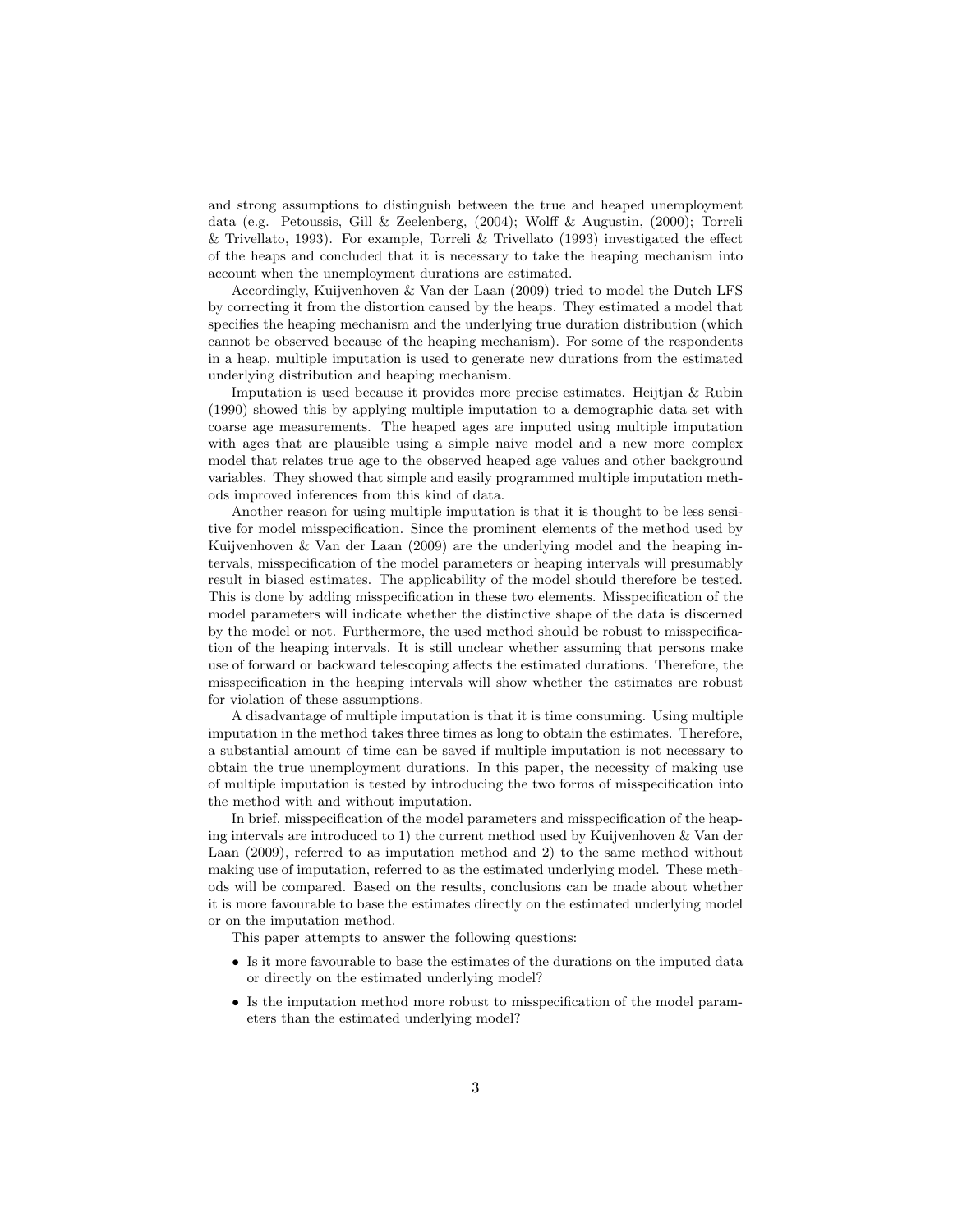• Is the imputation method more robust to misspecification of the heaping mechanism than the estimated underlying model?

The organization of the paper is as follows: Section 2 presents the method developed by Kuijvenhoven & Van der Laan (2009). In section 3 the implementation of the current study is described. First, the simulation study used to examine misspecification is described. Second, a bootstrap method for the real data is outlined and used to make a comparison between the duration obtained from the different methods. Section 4 provides the results of the analysis of the research questions. The last section sets out the conclusion and the discussion points.

## 2 Model Specification

The method developed by Kuijvenhoven & Van der Laan (2009) is used to make statistics on long-term and short-term unemployment. The durations obtained from this method will be published in a table containing the unemployment categories as is mentioned in the introduction. Kuijvenhoven & Van der Laan (2009) aim to produce this table with the true unemployment durations corrected from the heaping mechanism. Since the distribution of the true durations x cannot be observed because it is coarsened by the heaping mechanism, the method takes the heaping mechanism into account. This is done by specifying a model for the underlying true distribution and a model for the heaping mechanism. The parameters of these models are estimated after modelling both the heaping mechanism and the underlying true distribution simultaneously. The proportion of persons in a certain heap who have rounded their durations off can then be derived from the estimated models. For these persons, multiple imputation is used to generate new durations from the estimated underlying distribution and heaping mechanism. This process will be described in more details in the following subsections:

- Specify a model for the heaping mechanism (subsection 2.1)
- Specify a model for the underlying true distribution (subsection 2.2)
- Obtain the parameters for both models by modelling the models simultaneously (subsection 2.3)
- Generate new durations from the estimated underlying true distribution for the people who rounded their duration off by making use of multiple imputation (subsection 2.4).

The data used in this study is the Dutch  $LFS^2$  for the years 2002-2007. An illustration of this data for the year 2005 is shown in Figure 1. It seems that the respondents tend to round off to the nearest year or half year and as a result very pronounced heaps arise every multiple of six and twelve months.

The heaping pattern as shown in Figure 1 is also found for the years 2002 until 2007. It is clearly visible that a heaping pattern is present that distorts the data. The next section will describe a model for this heaping pattern.

<sup>2</sup>This data has a rotating panel design. The respondents were contacted for five times. For the first wave, respondents are visited at home by an interviewer from Statistics Netherlands for a Computer Assisted Personal Interviewing (CAPI). The next four waves were obtained using Computer Assisted Telephone Interviewing (CATI).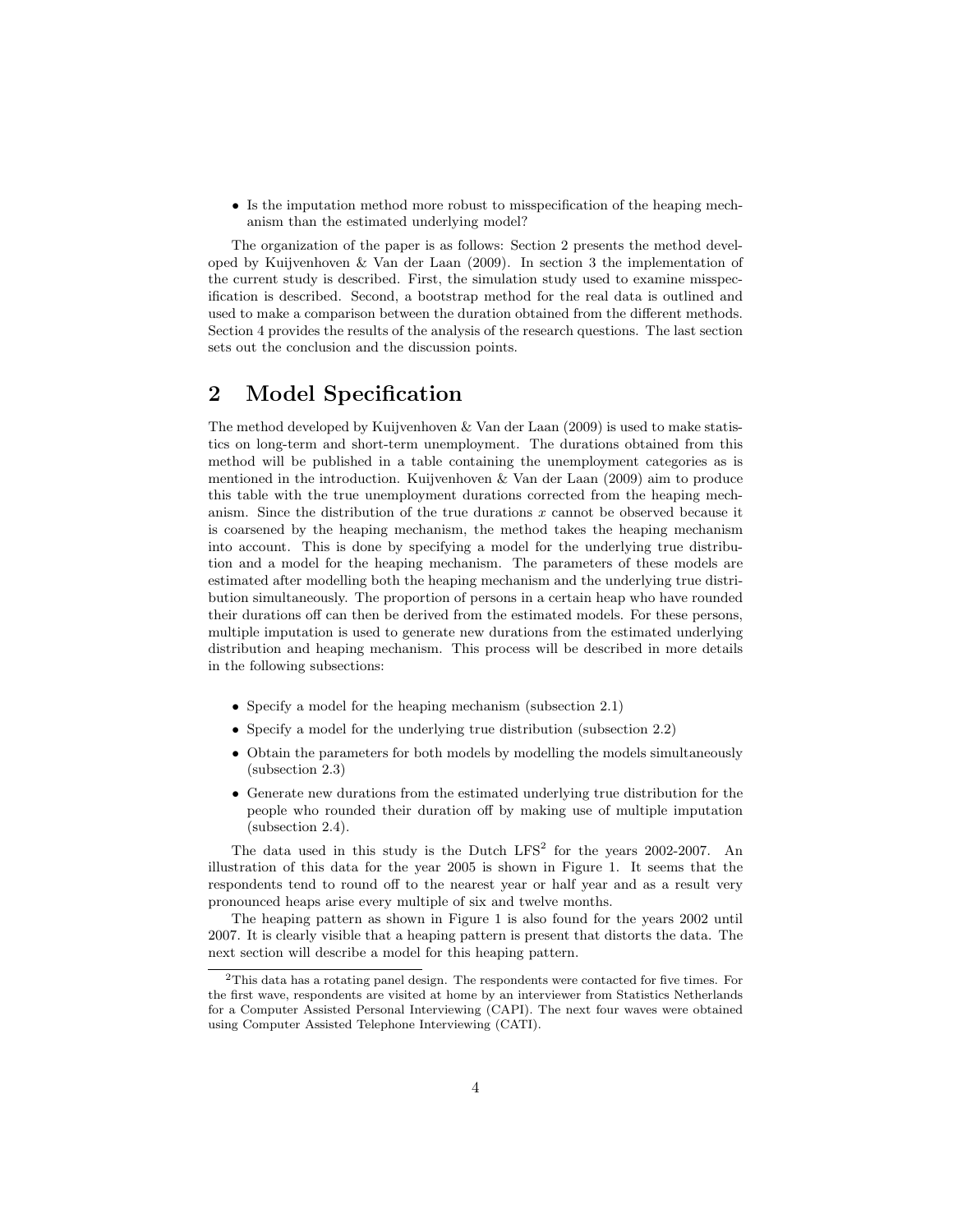

Figure 1: Frequency distribution of durations of unemployment for the year 2005 (Source: Statistics Netherlands)

### 2.1 The heaping mechanism

The heaping mechanism is used to determine which durations in the heaps are rounded. This section describes a statistical model that defines this heaping mechanism.

It is assumed that every person i in the data has a true duration  $x_i$  for unemployment. However, some durations are not reported precisely but are rounded. For those persons who rounded their value off, duration  $y_i$  is observed. This means that  $y_i$  is the observed value of the true duration  $x_i$ . The interest of the study is to find the distribution of  $x_i$ .

For this reason, the locations of the heaps should be specified. The locations of the heaps to which people round up or down are given by  $h_j$  for which  $j = 1, \ldots, k$ . The probability that a person i rounds off to a certain heap  $h_i$  depends on the true duration  $x_i$  and is given by  $Pr(h_i | x_i)$ .

The probability of rounding off is modelled by a multinomial distribution with  $k+1$  categories. For every duration  $x_i$ , there is a probability of rounding off to one of the k heaps  $\sum_{j=1}^{k} Pr(h_j | x_i)$  and a probability of not rounding  $1 - \sum_{j=1}^{k} Pr(h_j | x_i)$ . The sum of these probabilities should equal 1 and therefore  $\sum_{j=1}^{k} Pr(h_j | x_i) \leq 1$  for all  $x_i$ .

If the observed value  $y_i$  is not a duration that is rounded and therefore it is a true duration, then the probability to observe  $y_i$  equals the probability that the true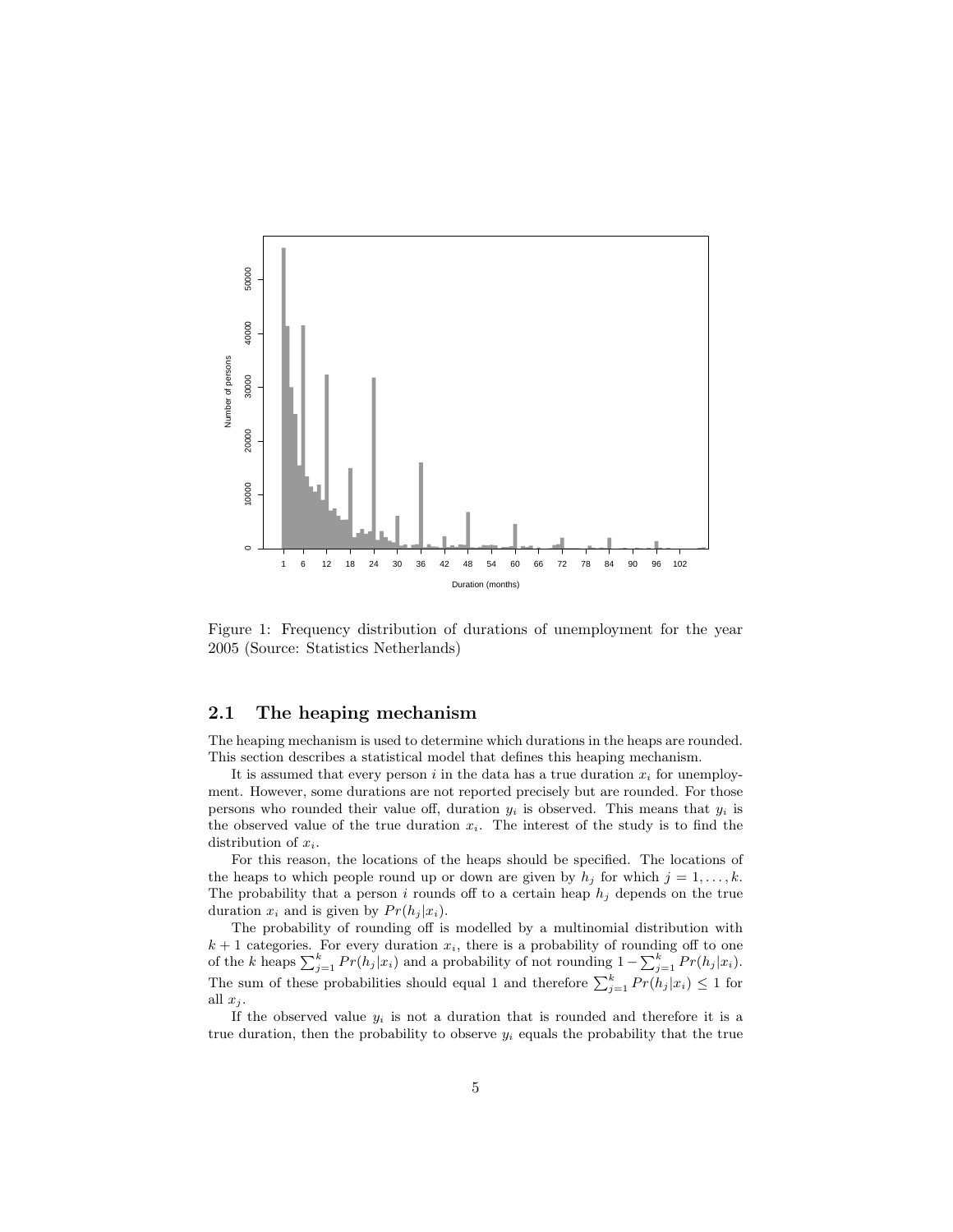duration  $x_i$  equals  $y_i$  multiplied with the probability of not rounding which is given by:

$$
\Pr(y_i) = f(y_i) - \sum_{j=1}^{k} f(y_i) \Pr(h_j|y_i) = f(y_i) \left( 1 - \sum_{j=1}^{k} \Pr(h_j|y_i) \right), \tag{1}
$$

in which  $f(y)$  refers to the distribution of the observed durations y.

In the case that  $y_i$  is a rounded duration and is therefore equal to a  $h_i$ , then the probability of rounding off to a heap from a specific duration should be taken into account. This probability is obtained by summing up all  $y_i$  that are located within heap  $h_i$  and is defined as:

$$
\sum_{j:y_i=h_j} \int_{-\infty}^{\infty} Pr(h_j|x) f(x) dx,
$$
\n(2)

The integral in equation 2 can be replaced by a sum when the durations are discrete.

The discussed probabilities all depend on the parameter vector  $\theta$ . The probabilities are summed up to obtain the total probability of observing  $y_i$ . This probability is defined as:

$$
Pr(y_i|\theta) = f(y_i|\theta) \left(1 - \sum_{j=1}^k Pr(h_j|y_i, \theta)\right) + \sum_{j:y_i=h_j} \int_{-\infty}^{\infty} Pr(h_j|x, \theta) f(x) dx.
$$
 (3)

Suppose the distribution function of the observed durations is defined as  $g(y_i|\theta)$  =  $Pr(y_i|\theta)$ , the log likelihood function can then be defined as:

$$
l(\theta|\mathbf{y}) = \sum_{i=1}^{n} \ln g(y_i|\theta).
$$
 (4)

The LFS has a complex survey design used by Statistics Netherlands. Using the information that is collected through the sample, estimations can be made for certain characteristics of the population from which the sample is taken. Hereby, a weight is assigned to every observation in the sample. These weights are a result of a weighting technique which is used by Statistics Netherlands<sup>3</sup>. Those weights should be determined in such a way that the new estimator has better characteristics (in terms of precision and bias) compared to the initial estimator. The weighted distribution of the response variable should be the same as the distribution of the population. This can be obtained by giving the underrepresented groups a smaller weight and the overrepresented groups a larger weight. These weights are included in the loglikelihood function (e.g. (Chambers & Skinner, 2003)). The weighted loglikelihood function can now be defined as:

$$
l_w(\theta|\mathbf{y}) = \sum_{i=1}^n w_i \ln g(y_i|\theta).
$$
 (5)

<sup>3</sup>The observations are weighted in two steps. In the first step inclusion weights are assigned to the observations, calculated in such a way that they can correct for uneven inclusion probabilities that follow from the applied sampling method. In the second step final weights are determined; this step reduces the bias caused by non-response, using information on sex, age, country of origin, official place of residence and some other regional classifications. In addition, information from registrations on country of origin, registration at employment office and income is used (Statistics Netherlands). The rotating panel design is also explicitly used and all waves are weighted together in one step.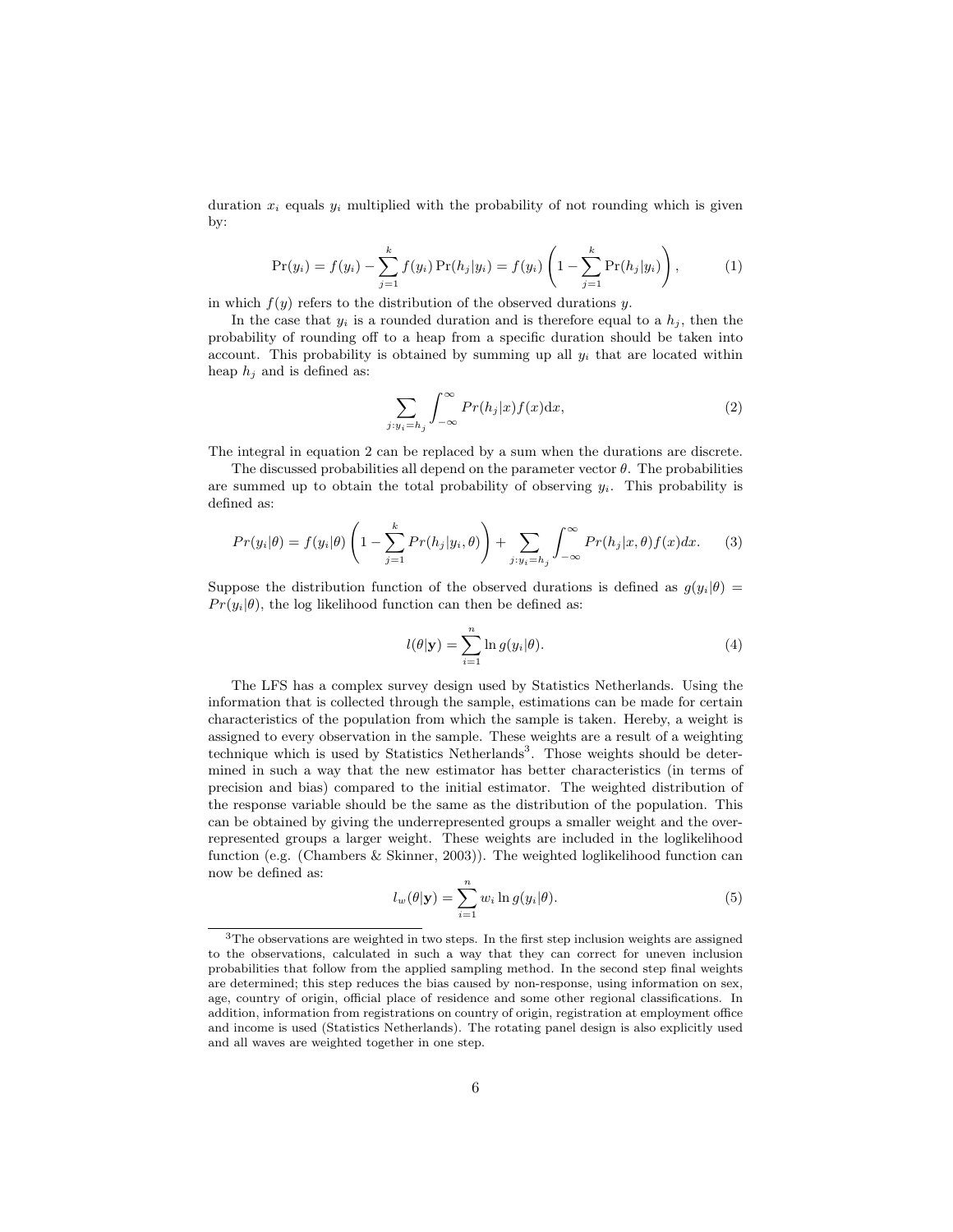As is mentioned in the introduction, people tend to round off to half years and years. In some heaps, persons are located there because they have rounded their value up to a half year and others to a year. Rounding off to a year is therefore stronger than rounding off to a half year. A person within the sample has therefore more duration to which he or she may round his value to. For example, persons that have a true duration 2.6 may round their durations off to 3 years but also to 2.5 years. Thus, the half year and year intervals are assumed to overlap each other.

Suppose there are k intervals  $I_j = [t_{j-1}, t_j)$  with  $j = 1, ..., k$ . The probability to round off is given by  $p_j$  and within the interval  $I_j$ , persons round off to  $h_j$ . Within every interval it is then assumed that the probabilities  $Pr(h_j | y_i)$  are constant.

It should be noted that the parameter vector  $\theta$  is divided in a parameter vector **p** that describes the heaping mechanism and a parameter  $\phi$  that describes the underlying true model which will be described in the next subsection. Formula 3 can now be rewritten as:

$$
g(y_i|\phi, \mathbf{p}) = f(y_i|\phi) \left(1 - \sum_{j:y_i \in I_j} p_j\right) + \sum_{j:y_i = h_j} p_j \left(F(t_j|\phi) - F(t_{j-1}|\phi)\right). \tag{6}
$$

For all  $y \sum_{j:y \in I_j} p_j \leq 1$  should apply.

### 2.2 Underlying true model

Now that a model is specified for the heaping mechanism, another model should be specified for the underlying true distribution  $f(x|\phi)$ . Because the unemployment durations are measured in intervals, a discrete time model will be used for the underlying distribution, namely the geometric model. The geometric distribution is a discrete memoryless random distribution. In probability theory, memorylessness is a property of certain probability distributions wherein any derived probability from a set of random samples is distinct and has no information (i.e. "memory") of earlier samples. The probability that someone is unemployed for a certain duration is an event that can be described as the outcome of a sequence of simpler, conditional events. For example, conditional on being unemployed through last month, the probability of finding a job this month is given by  $\lambda$ . The probability of being unemployed for a certain time interval can be given by the following probability function:

$$
f(t) = \lambda (1 - \lambda)^{t-1}
$$
 for  $t = 1, 2, 3, ...$ 

Duration distributions are conveniently specified using the notion of a hazard function. Suppose the distribution of a duration T is specified by its density  $f(t)$  or its distribution function  $F(t) = \Pr(T \leq t)$ . Two alternative specifications are the survival function  $S(t) = 1 - F(t) = Pr(T \ge t)$  and the hazard function:

$$
\lambda(t) = f(t)/S(t) = -d\ln S(t)/dt
$$

The hazard function at the point  $t$  gives, roughly, the conditional probability that a duration will end at  $t$  given that it lasts until  $t$  or longer. For the geometric distribution, the hazard is assumed to be constant  $\lambda(t) = \lambda$  for every interval. The distribution function of the geometric model is given by:

$$
F(t) = P(T \le t) = \sum_{x=1}^{t} \lambda (1 - \lambda)^{x-1} = 1 - (1 - \lambda)^t
$$
 (7)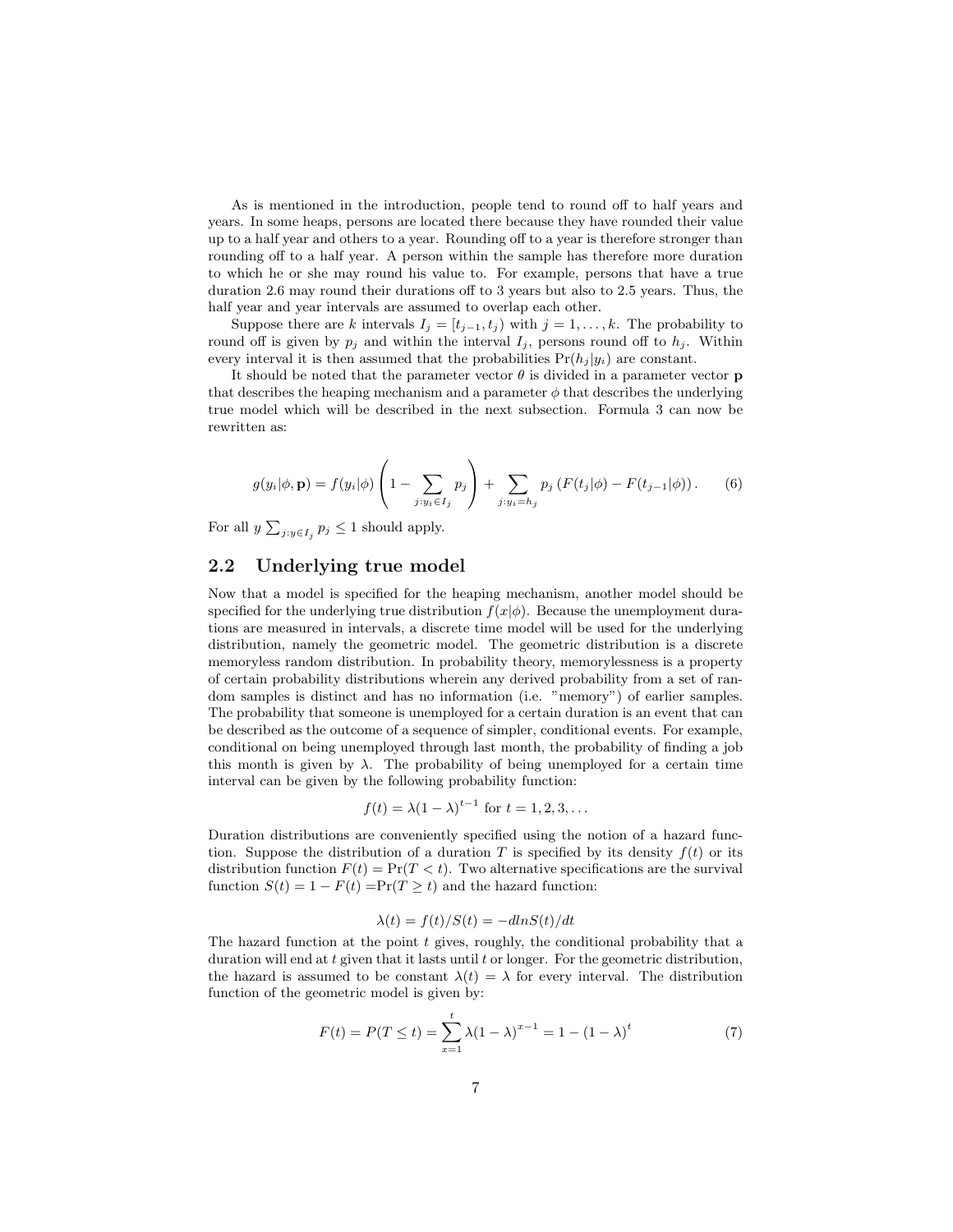The expected value is  $E(T) = 1/\lambda$  and the variance is  $var(T) = (1 - \lambda)/\lambda^2$ .

The geometric distribution is required to analyze the hazard within every interval. The time axis will be divided in a number of intervals  $a_0 < a_1 < \ldots < a_m$  with  $a_1 = 0$  and  $a_m = \infty$ . These intervals are used to apply the geometric distribution for every interval. Since this process takes place step by step, a model is obtained that is called the 'stepwise geometric model'. The cumulative density function of the stepwise geometric model is:

$$
F(t) = 1 - \left(\prod_{j=1}^{m(t)-1} (1 - \lambda_j)^{(a_j - a_{j-1})}\right) (1 - \lambda_{m(t)})^{(t - a_{m(t)-1})}
$$
(8)

where  $m(t)$  is defined as  $a_{m(t)-1} \leq t < a_{m(t)}$ .

The hazard can now be estimated and then be used to determine the durations of unemployment. It is important to choose an adequate number of intervals and their boundaries should be specified properly by the user in order to describe the true duration distribution in a proper way. The bounds of these intervals are: 1, 2, 3, 4, 5, 10, 15, 20, 50, 100, 200,  $\infty$ . As is illustrated in Figure 1, the distribution of the durations is positive skewed which means that relatively more short-term unemployment durations are observed. Therefore the intervals are smaller for these short durations. Another reason for using these small intervals is that the hazard shows strong variations here.

### 2.3 Implementation of the model

Given that the heaping mechanism and the stepwise geometric model are specified, these models are implemented to obtain one model for the observed distribution. This is done by modelling the stepwise geometric model and the model that defines the heaping mechanism simultaneously to obtain the parameters. The parameter  $\phi$  describes the underlying true model and the parameter vector p describes the heaping mechanism.

For this model it is assumed that persons round off to the heaps: 6, 12, 24, 30, 36, 60,  $72...$  It is assumed that the probability of rounding off from a duration of  $72$ months and larger is constant. Another assumption is that persons within the interval  $[x-2, x+4]$  round off to the duration x. For the first heap (6 months), this means that persons who have a duration of 4, 5, 7, 8 or 9 months tend to round of to duration 6.

Now that the estimated underlying model is specified, the imputation method that is used to generate new duration for the persons who have rounded their durations off will be described in the following paragraph.

### 2.4 Imputation Method

In this section the imputation method will be described. After the heaping pattern is modelled, the durations that are located within the heaps because of rounding should be imputed. This is done by estimating the proportion  $f_i$  of durations that are located within a heap as a consequence of rounding. The proportion of durations that are located in a certain heap due to rounding can be given by:

$$
\hat{f}_j = \frac{\hat{p}_j \left( F(t_j | \hat{\phi}) - F(t_{j-1} | \hat{\phi}) \right)}{g(h_j | \hat{\phi}, \hat{\mathbf{p}})}.
$$
\n(9)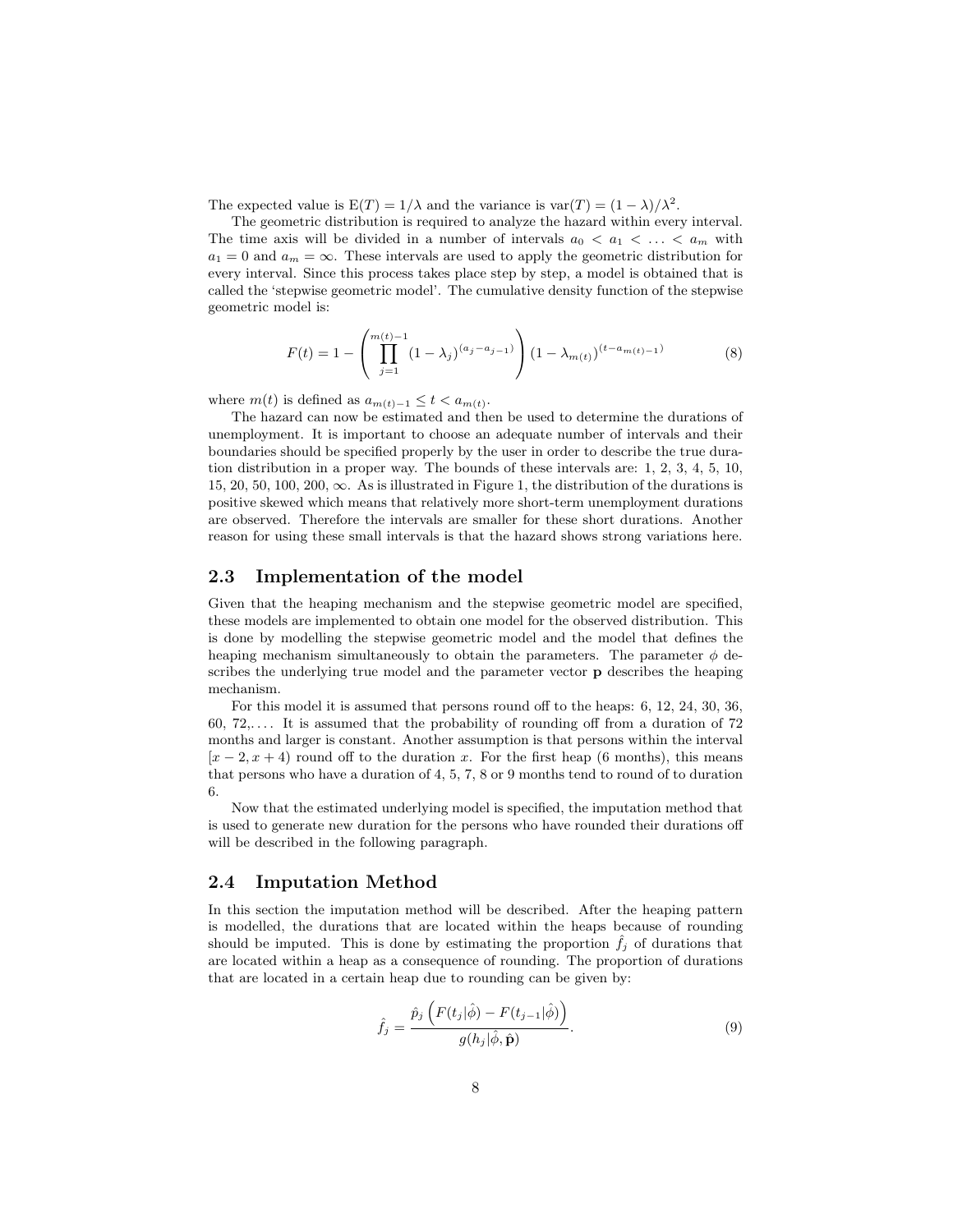where  $\phi$  describes the underlying true model and **p** describes the heaping mechanism.

Subsequently, for these durations a new duration is imputed stochastically using the estimated underlying true distribution and the heaping mechanism. The proportion of recall errors within every duration is estimated using the underlying true distribution and the heaping mechanism. Then, for every rounded duration a new duration is generated from the corresponding interval using the estimated underlying true distribution. For every imputation, a set of new estimates of the durations is obtained. This set of estimates is then averaged to obtain one estimate for every duration. The imputation is repeated 25 times to obtain more precise estimates.

The steps for the multiple imputation are:

- step 1 For every  $y_i$  determine whether it is rounded using the estimated underlying model. If  $y_i$  is not rounded, it is equal to  $x_i$  and therefore imputation is not needed.
- step 2 For  $y_i$  which is rounded, determine to which heap it rounded using the underlying true model.
- step 3 For this  $y_i$  generate a new duration  $\tilde{x}_i$  from:

$$
\tilde{x}_i \sim f(y_i|\hat{\phi}, y_i = h^i). \tag{10}
$$

• step 4 Repeat step 1-3 25 times.

Step 4 is applied so that each coarse value is replaced with a set of plausible values that represent the uncertainty about the right value to impute. The obtained imputed data sets are then analyzed using standard procedures for complete data. This procedure is referred to as multiple imputation and is first applied by Rubin (1987) who advocated it as a solution for missing data. It results in statistically valid inferences that properly reflect the uncertainty caused by missing values. These steps will result in a new duration for some respondents in the Dutch LFS. For example, for a duration that is rounded to 2 years a new duration will be generated from the corresponding interval which is the interval from 1.5 to 2.5 year with a certain probability. This procedure provides a distribution which is more or less smooth and corrected for the heaps. An illustration of this new distribution is given in Figure 2.

The black line represents the original duration distribution and the gray bars represent the distribution after multiple imputation. This figure shows that the heaps within have disappeared. The durations that were located within a certain heap are now relocated to other duration within the interval to which it belongs.

## 3 Methods

To evaluate which method (with or without imputation) performs best in providing the estimates and therefore is more robust to a misspecified model, misspecification is added to the model. The next subsections describe the simulation studies used to examine the effect of the misspecification.

### 3.1 Simulation Study

To examine whether the model with imputation is more robust to model misspecification compared to the model without imputation two simulation studies are performed. In the first simulation study the parameter estimates of the model will be misspecified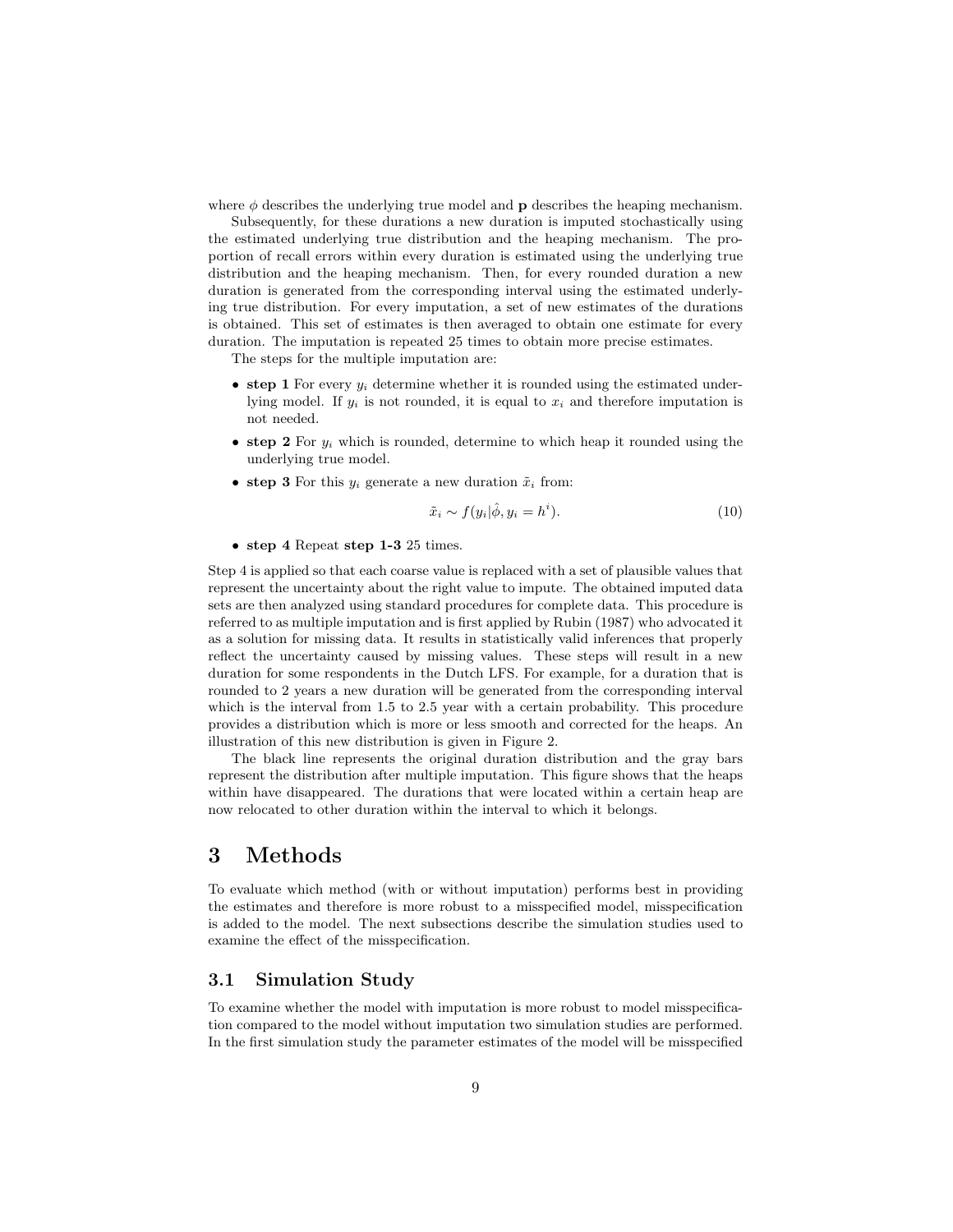

Figure 2: Imputed unemployment duration distribution (gray bars) and the observed distribution (black outlining) of 2005

and in the second simulation study, the intervals of the heaping mechanism will be misspecified.

For these simulation studies, a sample of size  $N = 5000$  is taken from a known Weibull distribution with the shape parameter  $\alpha$  and scale parameter  $\beta$ . This distribution is often used to describe time to event phenomena (Klein & Moeschberger, 2003). The sample is taken from this specific distribution because its distribution is a good representation of the distribution of the Dutch LFS.

It should be noted though that the unemployment duration in the Dutch LFS is measured as a discrete variable, therefore some modification should be applied to this Weibull distribution to obtain the discrete alternative. The discrete weibull distribution has the following probability mass function:

$$
Pr(\lambda; \alpha, \beta) = \alpha^{\lambda^{\beta}} - \alpha^{(\lambda + 1)^{\beta}} \qquad \lambda = 0, 1, 2, \dots; 0 < \alpha < 1; \beta > 0 \tag{11}
$$

Subsequently, the sample that is taken from this distribution is heaped. This is done by partitioning the axis in a number of intervals of length six and twelve. Thereupon, heaps are created within the distribution by increasing the probability of a certain value within each interval that should represent the heaps of the half year and year. As a result, a sample is obtained in which heaps occur in each interval. The frequency distribution of this sample is illustrated in Figure 3. The location of the heaps, the probabilities and intervals are specified in such a way that it can reflect the Dutch LFS.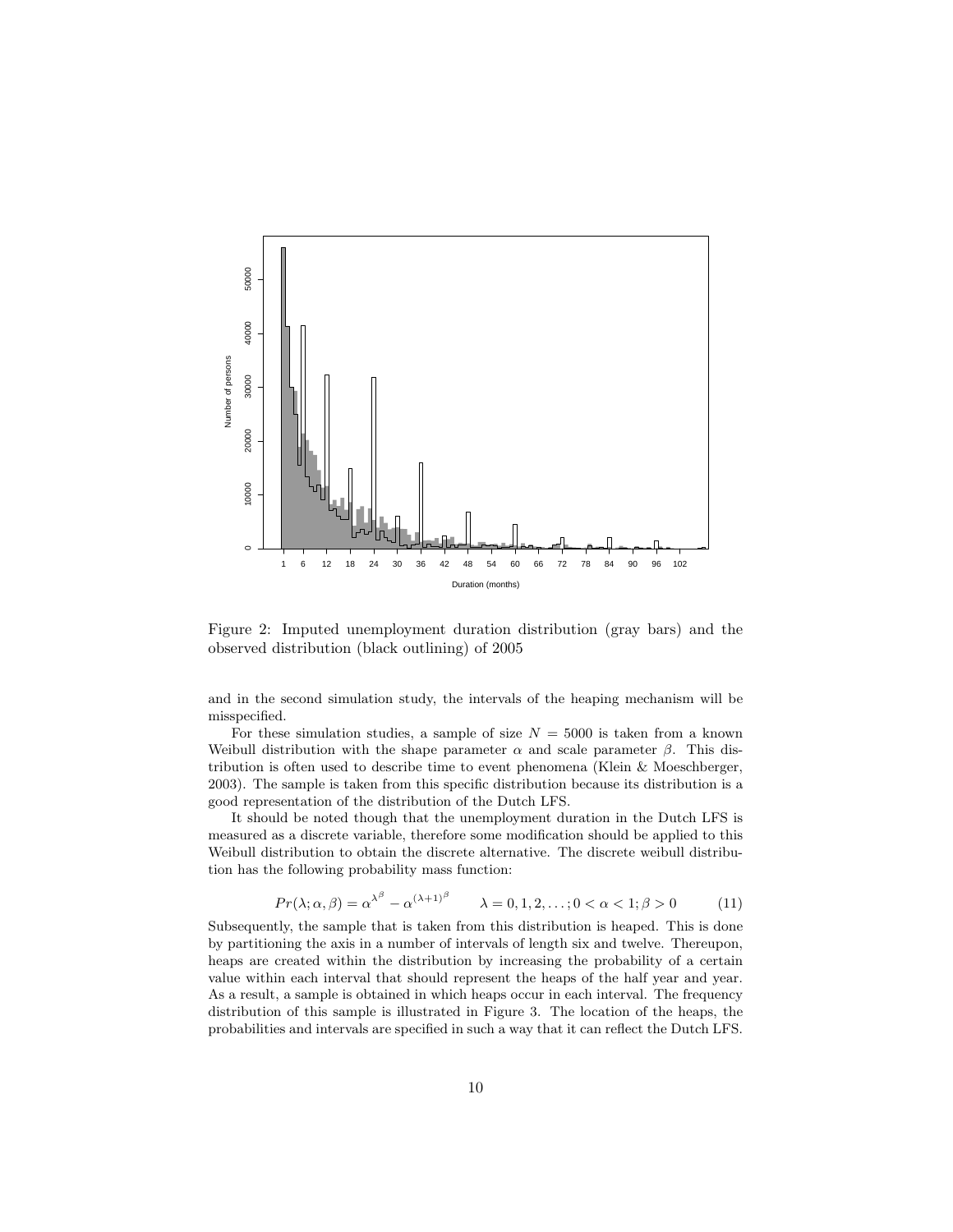Before starting the simulations the underlying true model and the imputation model



Figure 3: Frequency distribution of the simulated data.

are estimated using the likelihood function and the heaping mechanism. The shape parameter of the Weibull distribution  $\alpha$  is first set to 0.8 and the scale parameter  $\gamma$  is set to 12 to obtain the parameters of the true distribution. These specific values are chosen to obtain a skewed distribution similar to the Dutch LFS.

#### 3.1.1 Misspecification of the model parameters

Misspecification of the model parameters provides an incorrect description of the data. Hence, the effect of misspecifying the model parameters is evaluated by performing the following simulation study.

The misspecification is created by changing the shape parameter  $\alpha$  of the Weibull distribution from 0.2 to 0.8 in steps of 0.1. The shape parameter determines the shape of the distribution. Misspecifying this parameter is logical when we take into account that the distribution of the Dutch LFS has a certain shape that should be preserved to estimate the durations using this model. The term 'misspecification' is therefore allowed in the first simulation study to cover a broad range of modelling errors for the shape parameter  $\alpha$ .

Since the true parameters are known in the simulation, it can be examined whether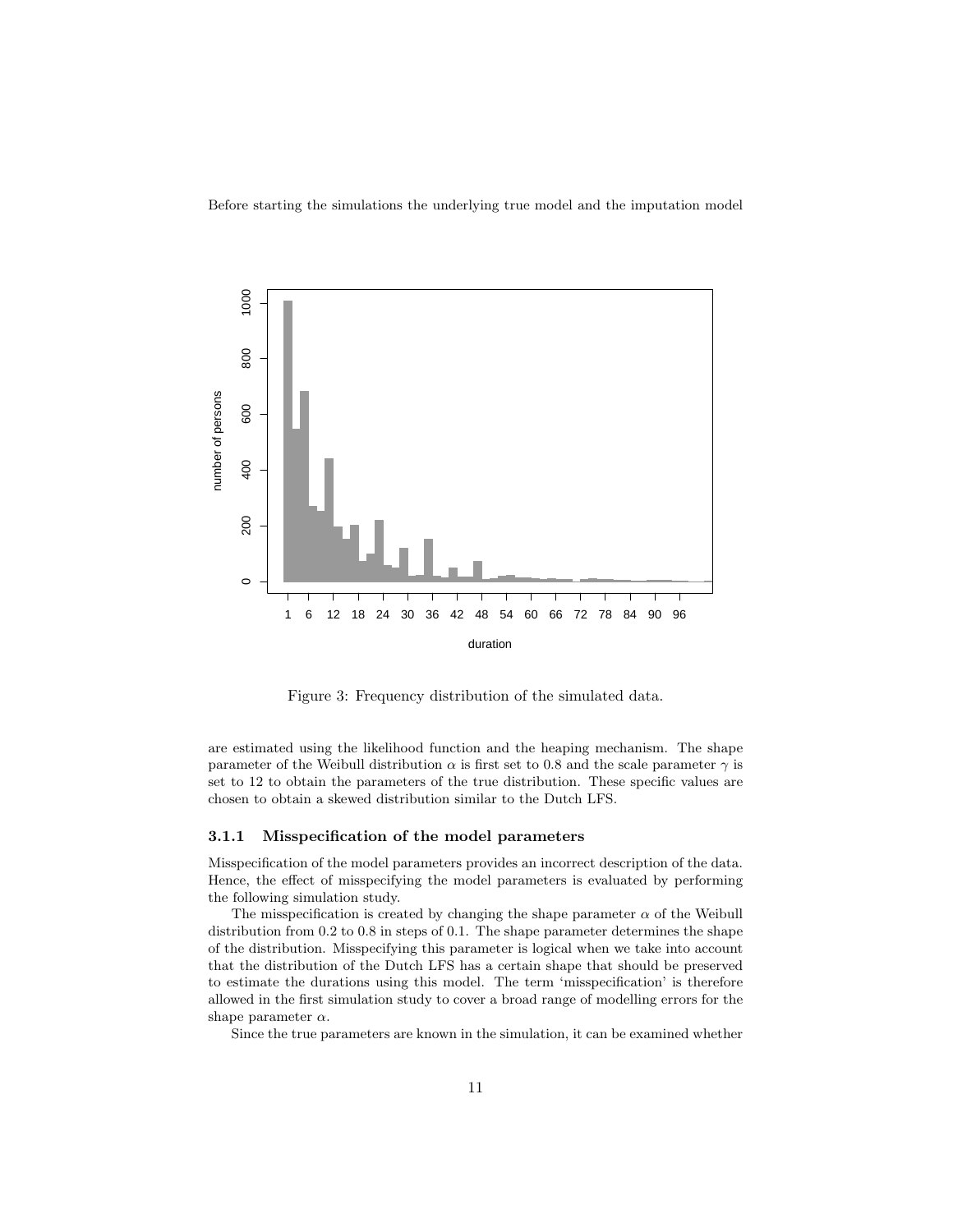the true parameters can be retrieved after misspecifying the model parameters. The simulations will be performed by setting the sample size to 5000. For every simulation the shape parameter is changed and the parameters of the underlying true model with and without imputation are estimated. This process is repeated a number of times, so that 1000 bootstrap replicates are obtained. These replications are used to calculate the percentile confidence intervals.

#### 3.1.2 Misspecification of the heaping mechanism

As is pointed out in Section 2.2, the heaping intervals should be specified properly by the user in order to describe the true duration distribution. The rule used for the interval of a certain duration as mentioned in the same section, is  $[x - 2, x + 4)$ . A consequence of misspecifying these interval boundaries is that the model may not identify to which interval someone has rounded his duration off.

For example, if an interval of  $[x-3, x+3)$  is used instead of  $[x-2, x+4)$ , respondents with an observed duration 3, 4, 5, 7 and 8 are assumed to round off to duration 6. The respondents who have a duration of 10 months may now be located within the second heap. Furthermore, respondents who had reported a duration of 3 months are now located within the interval. It is now assumed that they may also round off their durations, while they didn't belong to the heaping interval before. As a consequence, the results for the table of unemployment categories (discussed in the introduction) could be biased. The totals of every category may change because some respondents may move to another category and some extra respondents are obtained from other categories.

Another simulation study is performed to evaluate whether misspecification of these heaping intervals will lead to biased estimates. For this simulation study, the specifications of the distribution used for the misspecification of the model parameters will be modified. Namely, the intervals boundaries for the heaps are shifted to the left and to the right. So,  $[x - 2, x + 4]$  will become  $[x, x + 6]$  if it is shifted to the left. It is then assumed that persons tend to round their values downwards. The other misspecified interval is  $[x - 5, x + 1]$ , the right intervals are then shifted to the right. This means that it is assumed that people round their values upwards. The intervals used for the simulation study are presented in Table 1. This method will also be repeated in order to provide 1000 bootstrap replicates, which are used to calculate the percentile bootstrap confidence intervals.

Since the Weibull distribution is skewed the quantiles are appropriate to make causal inferences and therefore chosen as a measure for this analysis. The results of these simulation studies will be discussed in the following section. For both simulation studies, the quantiles of the estimated underlying model with and the imputation method are calculated in order to evaluate these two methods.

### 3.2 Analysis using the Dutch LFS

The purpose of this study was to find out whether it is more favourable to base the estimates on imputed data. Kuijvenhoven & Van der Laan estimated the unemployment duration using the imputation method based on true data, namely the Dutch LFS. In order to represent the difference based on true data, the unemployment durations will be predicted without making use of imputation based on the true data. This is done to examine whether there is a substantial difference between the estimates based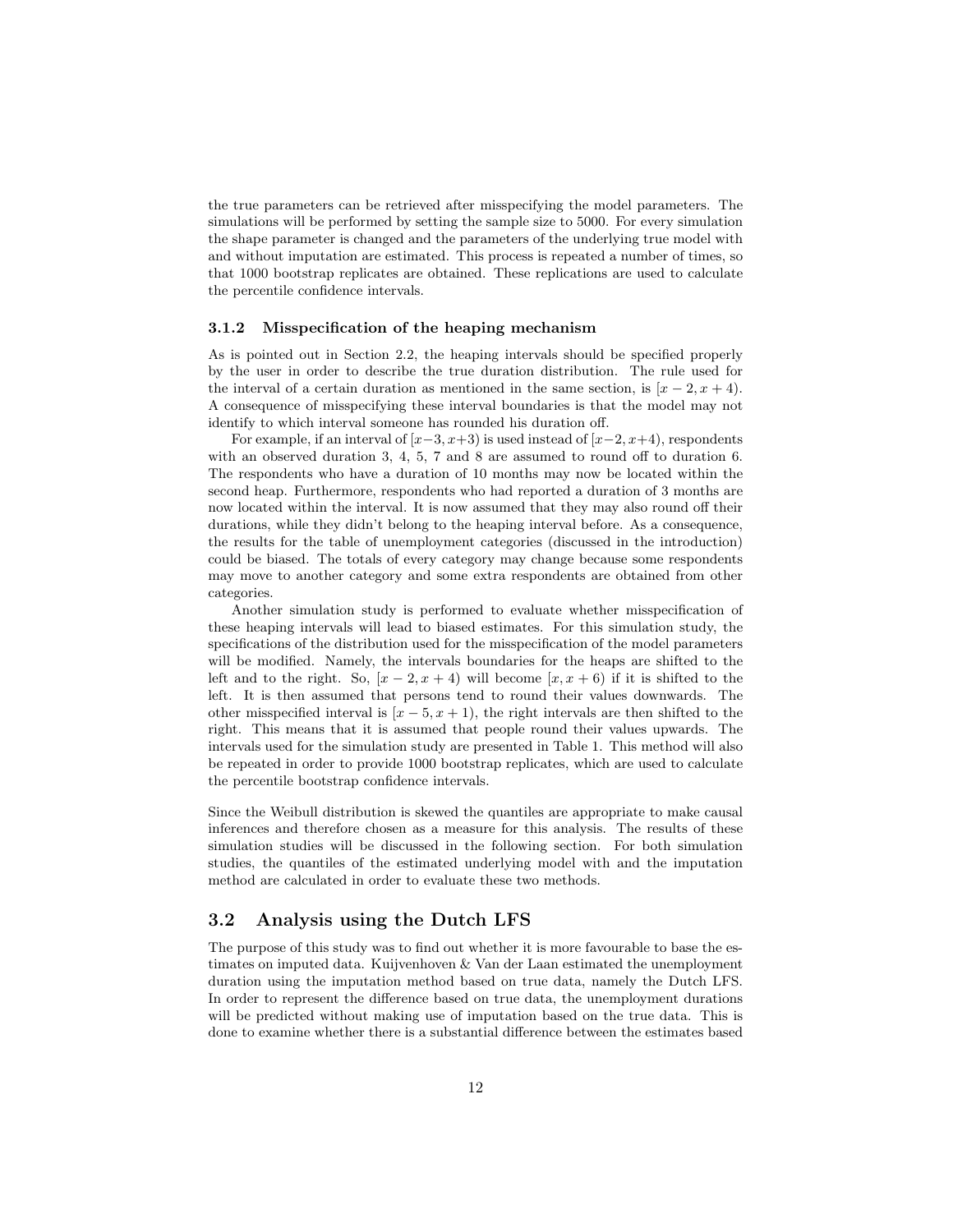| Heap $(h_i)$ | interval length | $[x-2, x+4)$ | $(x, x+6)$ | $(x-5, x+1)$ |
|--------------|-----------------|--------------|------------|--------------|
| 6            | 6               | $4 - 9$      | $1-6$      | $6 - 11$     |
| 12           | 6               | $10 - 15$    | $7-2$      | 12-17        |
| 12           | 12              | $7 - 18$     | $4 - 15$   | $9 - 2$      |
| 18           | 6               | 16-21        | 13-18      | 18-23        |
| 24           | 6               | 22-27        | 19-24      | 24-29        |
| 24           | 12              | 19-30        | 16-27      | 21-32        |
| 30           | 6               | 28-33        | 25-30      | $30 - 35$    |
| 36           | 6               | 34-39        | 31-36      | $36 - 41$    |
| 36           | 12              | 31-42        | 28-39      | 33-44        |
| 42           | 6               | $40 - 45$    | 37-42      | 42-47        |
| 48           | 6               | $46 - 51$    | 43-48      | $48 - 53$    |
| 48           | 12              | 43-54        | $40 - 51$  | $45 - 56$    |
| 60           | 12              | 55-66        | 52-63      | 57-68        |
| 72           | 12              | 67-78        | 34-75      | 69-80        |
|              | ٠               |              |            |              |

Table 1: Initial intervals for a certain heap and the intervals used in the second simulation study.

directly on the estimated model and the estimates based on the imputed data. The duration based directly on the estimated model are generated by only modelling the underlying true distribution and the heaping mechanism. This process is done using a bootstrap method that takes the weights into account.

The bootstrap is a very general approach for calculating standard errors or confidence estimates of parameter estimates, or bias for sample statistic (Efron & Tibshirani, 1997). The bootstrap estimates are based on 200 resamples from the distribution as mentioned in section 3.1. The bootstrap algorithm used for estimating the standard errors is as follows:

- step 1 The sample probability distribution  $\hat{F}$  is constructed from the original dataset putting mass  $1/n$  at each sampling point  $x_1, x_2, \ldots, x_n$ .
- step 2 Draw a random sample with replacement of size  $n$  from

$$
\hat{F} \to (x_1^*, x_2^*, \dots, x_n^*). \tag{12}
$$

- step 3 From this bootstrap sample B independent samples  $x^{*1}, x^{*2}, \ldots, x^{*B}$ each consisting of  $n$  data values are selected.
- step 4 Approximate the statistic  $\hat{\theta}(b = 1, 2, ..., B)$  for every bootstrap sample .
- step 5 The standard error  $se_F(\hat{\theta})$  is estimated by the sample standard deviation of the B replications

$$
\hat{\sigma}_B^2 = \frac{1}{B-1} \sum_{b=1}^B \hat{\theta}_b^* - \hat{\theta}^*)^2.
$$
 (13)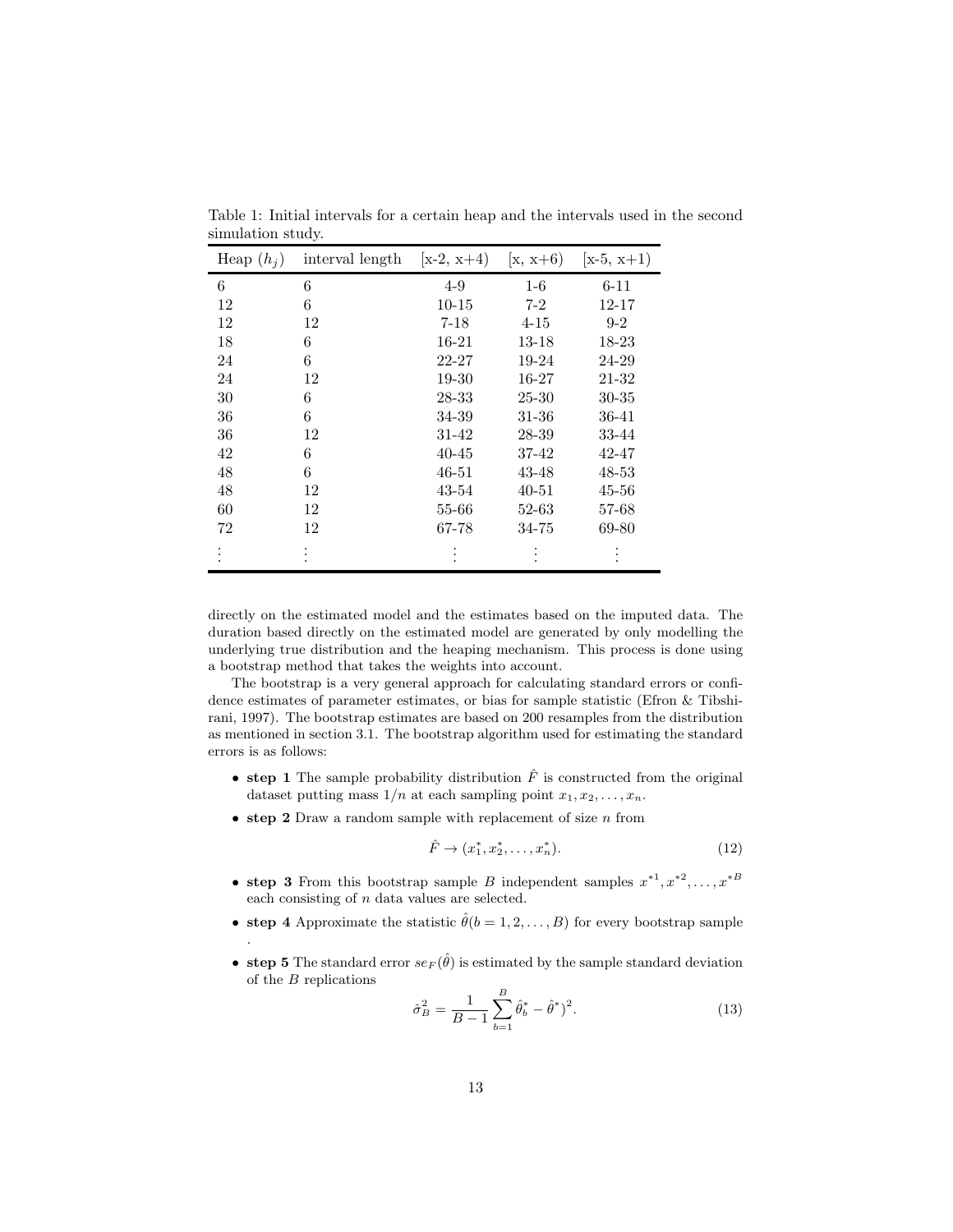where

$$
\hat{\theta}^* = \frac{1}{B} \sum_{b=1}^B \hat{\theta}_b^*.
$$
\n(14)

Since the population  $\hat{F}$  should correctly represent the Dutch population, Kuijvenhoven & Van der Laan use a specific method that enlarges the original sample into the population  $\hat{F}$  using weighting. This method is described in the appendix.

The model was checked throughout for lack of convergence and no problems were detected.

## 4 Results

#### 4.1 Results of the simulation study

#### 4.1.1 Misspecification of the model parameters

In order to show that the imputation model is more robust for model misspecification compared to the model without imputation a simulation study is conducted. The results of this simulation study are summarized in Table 2. First, the true parameters are given (for  $\alpha=0.8$ ). Next, the parameter estimates based on the estimated underlying model are given whenever  $\alpha$  is changed. Finally, the estimates of the quantiles based on imputed data whenever  $\alpha$  is changed are given. The values within the table represent the value (duration) that is found for the quantiles. The value 3 for the true model means, that the first quantile of the distribution of  $x$  is 3.

When the method with and without imputation is correctly specified, the estimates of the quantiles for both methods are more or less equal to the true parameters. The true parameters fall within the 95% confidence intervals. So far, no substantial differences are found in the estimates of the two methods. Subsequently, the effect of misspecifying the models is investigated in the simulation study.

The results of the simulation study for the method with imputation are represented in Table 2 as well. These results show that after increasing the shape parameter  $\alpha$  the values do not change significantly. The parameter estimates of the quantiles are very close to the true parameters. Furthermore, for every simulation, the true parameters of the quantiles fall within the corresponding interval of the estimated quantiles using imputed data. Although the data is discrete, the parameters based on imputed data are given in two decimals. This a result of multiple imputation, the estimates are namely based 25 imputation. Because the average of these imputations is calculated it is allowed that the values are continuous.

The results of the simulation study of the model based on the underlying true distribution show that after changing  $\alpha$  a significantly increase for the first quantile, a significantly increase for the median and a significantly decrease for the third quantile is observed when  $\alpha$  is set to 0.2, 0.3, 0.4, 0.5. For these estimates the true parameter does not lie within the confidence intervals. However when  $\alpha$  is set to 0.7 or 0.8 no significant difference is found. Then, the true parameters fall within the confidence interval for all quantiles. In order to illustrate the effect of misspecification on the models with and without imputation, figures are shown for the first, second and third quantile in Figure 4.

The bold line represents the parameters of the true model and is used as a reference for the estimates of the two methods. The first plot represents the first quantile. The full line, which represents the estimates of the imputation models, cannot be detected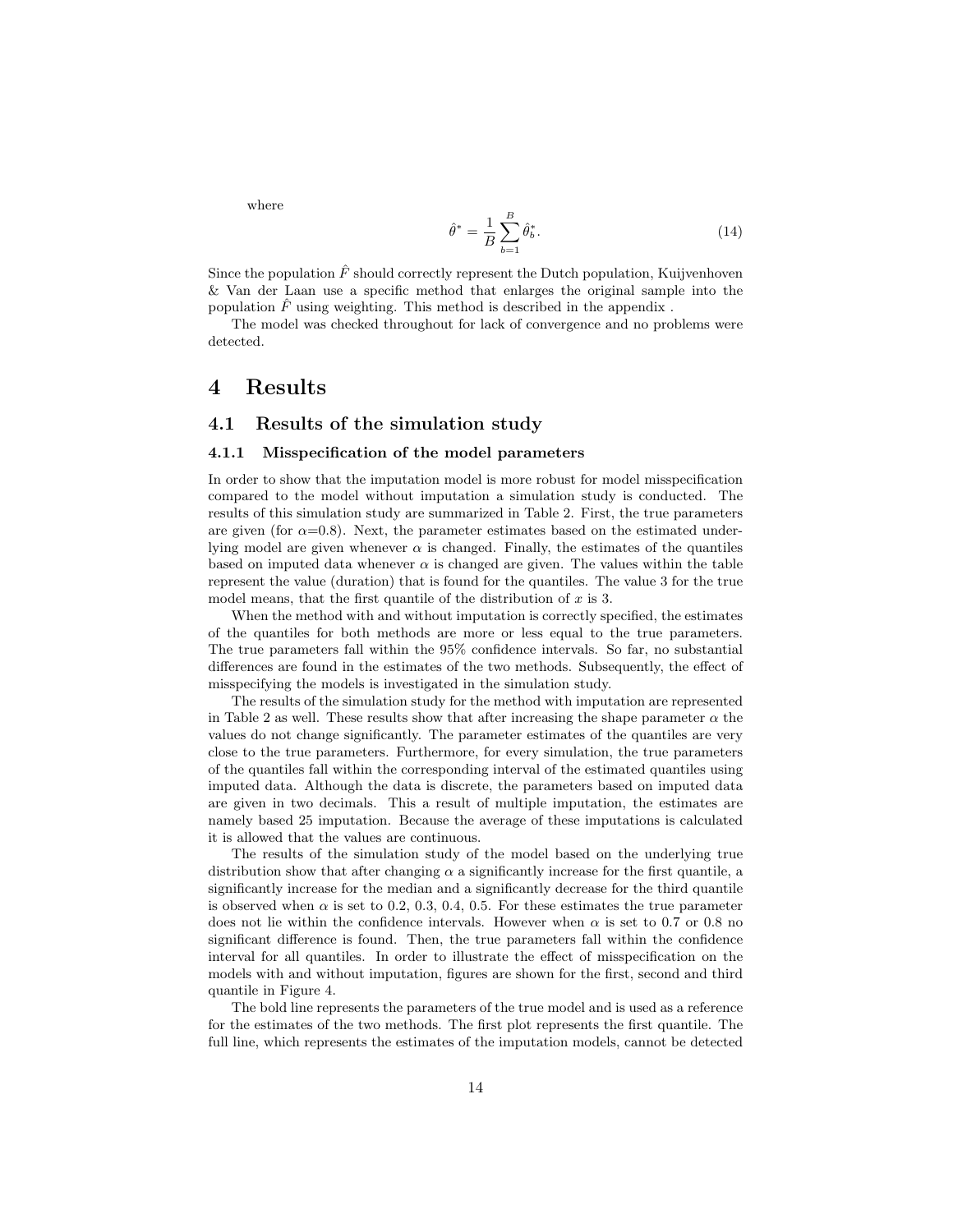|                 |          | Quantile       |              | Quantile       |              | Quantile |             |
|-----------------|----------|----------------|--------------|----------------|--------------|----------|-------------|
|                 | $\alpha$ | 0.25           | 95% CI       | 0.50           | 95% CI       | 0.75     | 95% CI      |
| True model      | 0.8      | 3              |              | 8              |              | 19       |             |
| Estimated model | 0.2      | 1              | $\mathbf{a}$ | $\overline{2}$ | $1-2$        | 35       | 32-33       |
|                 | 0.3      | 1              | $\rm{a}$     | 3              | $\rm{a}$     | 24       | 21-22       |
|                 | 0.4      | 1              | $\rm{a}$     | 4              | a            | 21       | 21-21       |
|                 | 0.5      | 1              | $\rm{a}$     | 5              | $5 - 5$      | 20       | 20-20       |
|                 | 0.6      | $\overline{2}$ | $\rm{a}$     | 6              | $\mathbf{a}$ | 19       | 18-19       |
|                 | 0.7      | $\overline{2}$ | $2 - 3$      | 7              | $7 - 8$      | 19       | 18-19       |
|                 | 0.8      | 3              | $\rm{a}$     | 8              | $8-9$        | 19       | 19-19       |
| True model      | 0.8      | 3              |              | 8              |              | 19       |             |
| Imputed data    | $0.2\,$  | 3.00           | $\rm{a}$     | 8.12           | 8.00-8.92    | 19.00    | 18.00-20.00 |
|                 | 0.3      | 3.00           | $\rm{a}$     | 8.10           | 8.00-8.88    | 19.00    | 18.00-20.00 |
|                 | 0.4      | 3.00           | a            | 8.12           | 8.00-9.00    | 19.00    | 18.00-20.00 |
|                 | 0.5      | 3.00           | a            | 8.28           | 8.00-8.96    | 19.00    | 18.00-20.00 |
|                 | 0.6      | 3.00           | $\rm{a}$     | 8.14           | 8.00-8.96    | 19.04    | 18.00-20.00 |
|                 | 0.7      | 3.00           | $\rm{a}$     | 8.22           | 8.00-9.00    | 19.00    | 18.00-20.00 |
|                 | 0.8      | 3.00           | $\mathbf{a}$ | 8.34           | 8.00-9.00    | 19.00    | 18.00-20.00 |

Table 2: Effect of misspecifying the shape  $\alpha$  of the distribution: Estimated quantiles with confidence intervals of the estimated model and the imputed data

The bootstrap replications showed no variation

because it lies on the bold line. This means that the estimates did not increase or decrease after changing the shape parameter of the Weibull distribution. This full line seemed to follow the bold line.

Conversely, the dotted line, which represents the estimates of the models without imputation, made substantial alterations. The line increased and decreased for every time the shape parameter is changed and seemed to follow the misspecified model.

Thus, the full line showed that the estimates of the quantile based on imputed data are not affected by the misspecification of the model parameters. The dashed line, showed a lot of alterations and means that the estimates based on the estimated model are highly affected by the misspecification of the model parameters. The same results were found for the other two plots, which represented the median and the third quantile. Therefore, from these results it can be concluded that the model with imputation is more robust for model misspecification while the model based on the estimated distribution was not robust for model misspecification.

#### 4.1.2 Misspecification of the heaping mechanism

The results of the second simulation study represent the effect of misspecification of the heaping mechanism and are summarized in Table 3. The results show that there is no substantial difference between the performance of estimated underlying model and the imputation method. The estimates based on imputed data are not significantly different from the true estimates. The confidence intervals of the estimates contain the true parameter for all quantiles. The parameter estimates are somewhat overestimated when it is assumed that persons tend to round downwards (i.e. make use of backward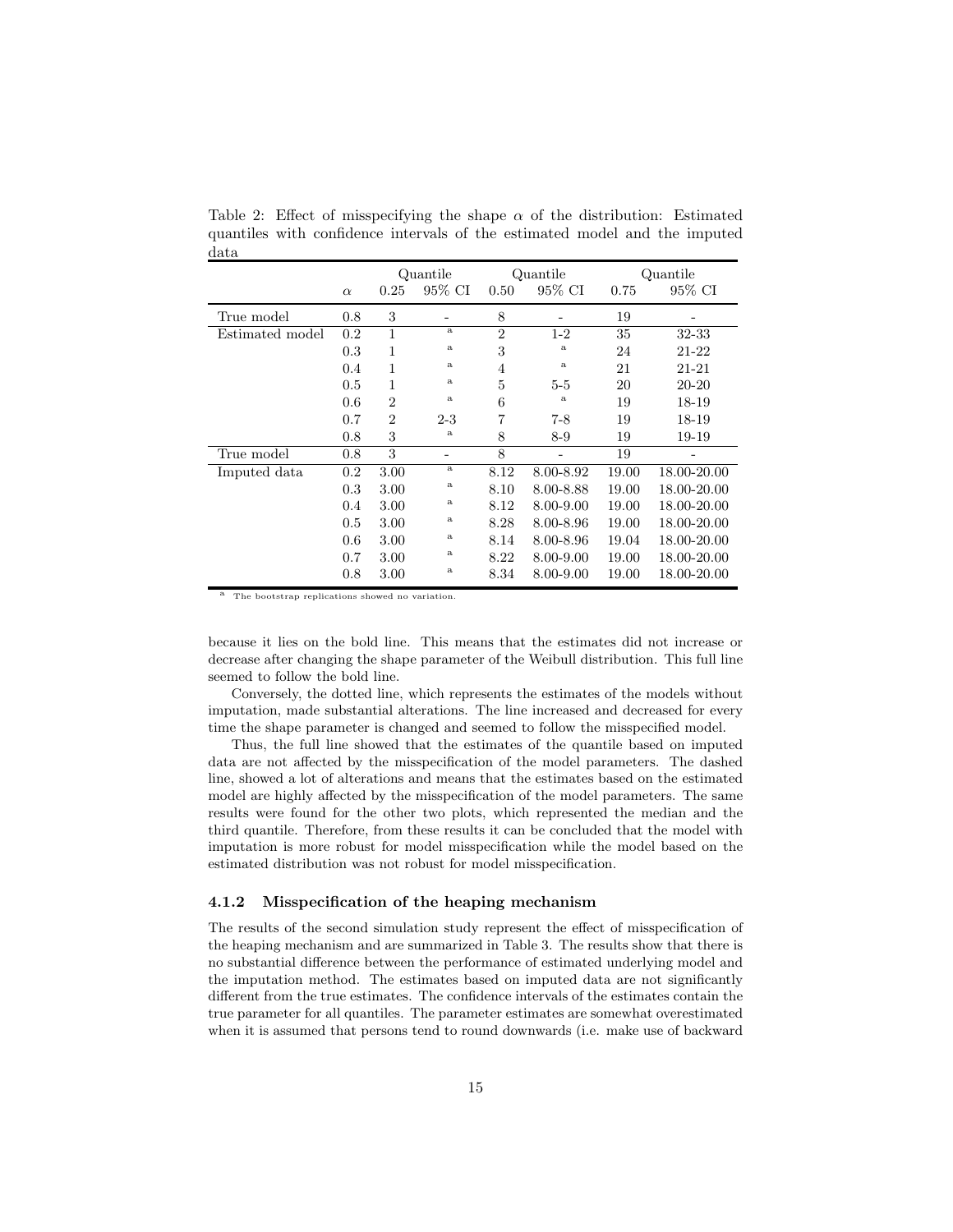

Figure 4: The effect of changing the shape parameter  $\alpha$  from 0.2 to 0.8 for the three quantiles.

|            |               | Quantile |               | Quantile |               | Quantile |                          |
|------------|---------------|----------|---------------|----------|---------------|----------|--------------------------|
|            | Interval      | 0.25     | 95% CI        | 0.50     | 95% CI        | 0.75     | 95% CI                   |
| True model |               | 3        |               | 8        | -             | 19.00    | $\overline{\phantom{0}}$ |
| Estimated  | Rounding up   | 3.00     | $2 - 3$       | 8        | $7-8$         | 18       | 17-19                    |
| model      | Rounding down | 3.00     | a             | 9        | $8-9$         | 20       | $19-21$                  |
| Imputed    | Rounding up   | 2.19     | $2.00 - 3.00$ | 7.36     | $7.00 - 8.00$ | 19.00    | 17.92-19.00              |
| data       | Rounding down | 3.00     | a             | 9.00     | 8.00-9.00     | 20.00    | 18.00-21.00              |

Table 3: Effect of misspecifying the heaping intervals: Estimated quantiles with confidence intervals of the estimated model and the imputed data

a The bootstrap replications showed no variation.

telescoping). This is caused by replacing the intervals to the right. Also somewhat underestimated results were found when it is assumed that persons tend to round upwards (i.e. make use of forward telescoping). Again, this is caused by replacing the intervals (in this case) to the left.

The estimated underlying model shows good results as well. The estimated parameters are not significantly different from the true parameters. The same results can be made here about the overestimated result of the parameters when it is assumed that persons tend to round down.

From these results it can be concluded that both methods are robust to misspecification of the heaping mechanism. It should be stated that the given confidence intervals indicate that the bootstrap did not always show variance. In a number of cases the variation was smaller than 5 % and in other cases no variation was found at all.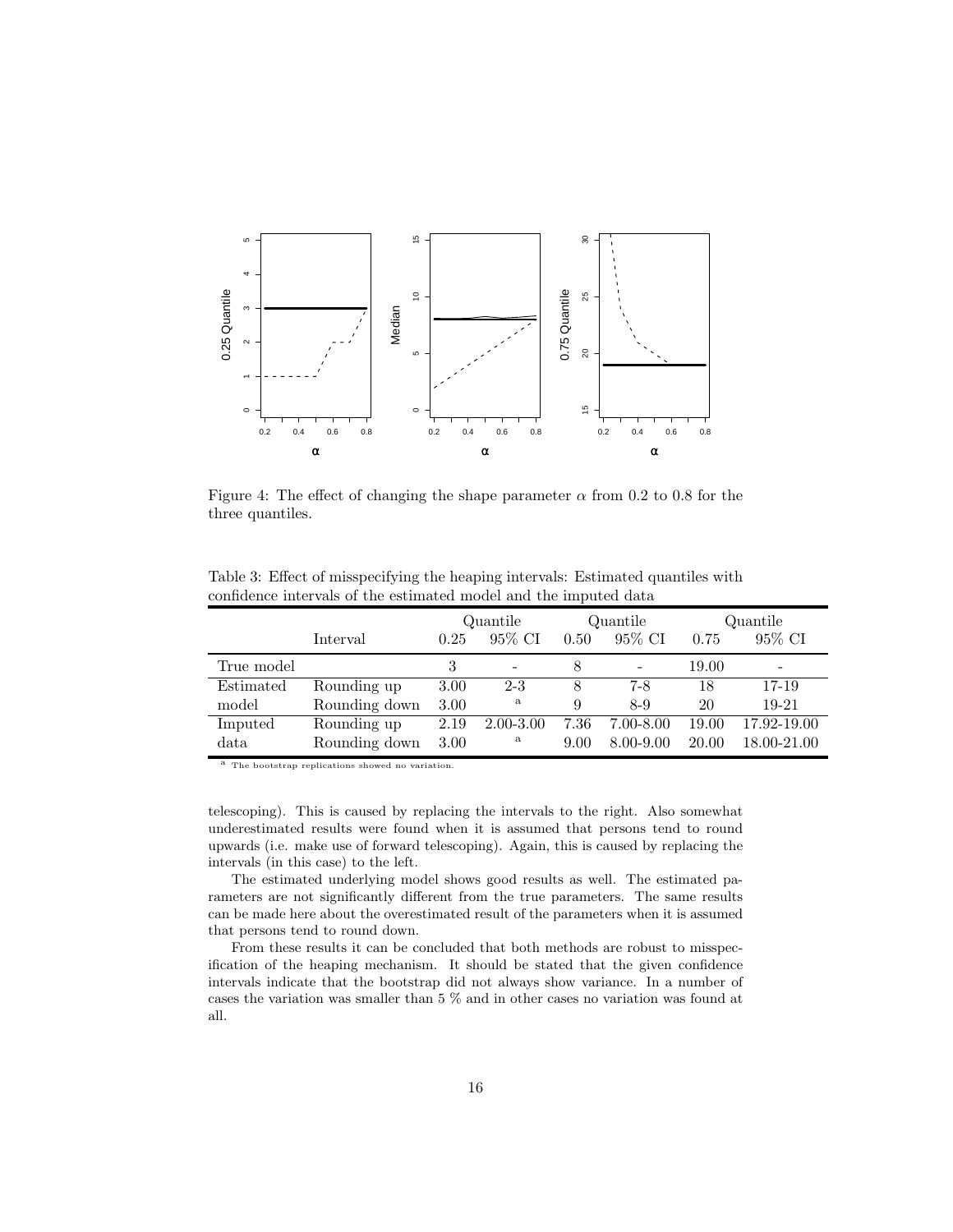### 4.2 Analysis of true data

The durations generated from the estimated underlying model are given in Table 4. This table represents the number of persons that belong to each unemployment category according to the estimates directly on the underlying model and the estimates based on the imputed data. The estimate of the bootstrap standard errors are represented as well and are based on 200 resamples. Statistics Netherlands uses complex data processing, (i.e. registers, weights) which makes it time consuming to increase the number of resamples to 1000. No confidence intervals could therefore be calculated to examine the difference between the estimates. Nevertheless, in order to obtain a rough idea of the difference between the estimates, the standard error is used. These standard errors seem to indicate that the estimates of the unemployment duration do not differ significantly.

| Year | Duration<br>(months) | Estimated model<br>$\times$ 1000 | Imputation model<br>$\times$ 1000 |
|------|----------------------|----------------------------------|-----------------------------------|
| 2002 | $0-5$                | 150(3.9)                         | 152.5(5.8)                        |
|      | $6 - 11$             | 56(2.1)                          | 54.6(3.1)                         |
|      | 12-23                | 32.5(2.2)                        | 33.9(2.7)                         |
|      | $24+$                | 48.5(3.1)                        | 46.9(3.3)                         |
| 2003 | $\overline{0}$ -5    | 180.6(4.1)                       | 184.3(4.2)                        |
|      | $6 - 11$             | 84.5(2.3)                        | 86.9(3.2)                         |
|      | 12-23                | 59.2(2.8)                        | 57.8(3.0)                         |
|      | $24+$                | 61.4(2.9)                        | 58.3(3.6)                         |
| 2004 | $0 - 5$              | 188.9(3.7)                       | 190.3(5.4)                        |
|      | $6 - 11$             | 107.0(2.4)                       | 103.6(3.8)                        |
|      | 12-23                | 94.4(3.1)                        | 98.8(4.0)                         |
|      | $24+$                | 74.6(3.1)                        | 72.0(3.5)                         |
| 2005 | $0-5$                | 176.9(4.1)                       | 177.3(5.0)                        |
|      | $6 - 11$             | 101.1(2.5)                       | 101.6(3.9)                        |
|      | 12-23                | 93.9(3.7)                        | 94.2(4.4)                         |
|      | $24+$                | 96.9(3.2)                        | 95.8(3.8)                         |
| 2006 | $0-5$                | 148.7(4.0)                       | $\overline{149.0(4.9)}$           |
|      | $6 - 11$             | 75.0(2.2)                        | 73.0(3.2)                         |
|      | 12-23                | 70.8(3.5)                        | 76.0(4.0)                         |
|      | $24+$                | 104.3(3.4)                       | 100.8(4.2)                        |
| 2007 | $0-5$                | 128.5(3.6)                       | 129.5(4.6)                        |
|      | $6 - 11$             | 60.8(2.2)                        | 57.7(3.2)                         |
|      | $12 - 23$            | 52.2(2.5)                        | 57.4(3.3)                         |
|      | $24+$                | 85.1(3.5)                        | 82.1(4.0)                         |

Table 4: Number of unemployed persons for different duration categories based on the estimated true distribution and on the imputed data. The standard errors are shown between parenthesis.

The reason for the lack of difference in the estimates of the two models is probably due to the fact that the estimated model is correctly specified.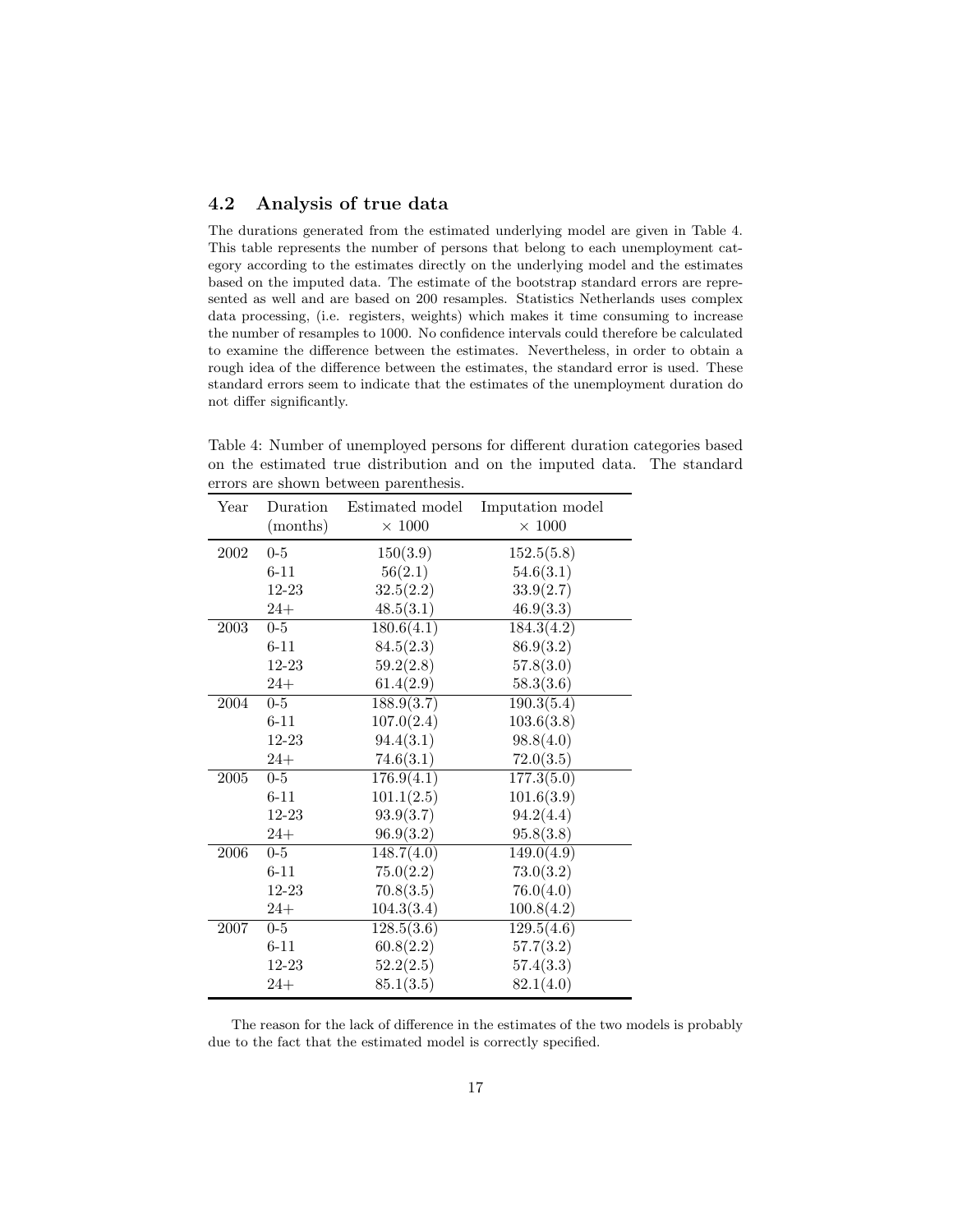## 5 Concluding remarks

The goal of this paper was to evaluate the method used by Kuijvenhoven & Van der Laan to analyze heaped data and test whether it is more favorable to base the estimates of the unemployment durations on imputed data.

The first simulation study showed that when a model parameter is misspecified the imputation method is more robust compared to the estimated underlying model. Making use of imputation resulted in more precise and consistent estimates. It can therefore be concluded that the method with imputation performs better when a model parameter is misspecified compared to the estimated underlying model.

The second simulation study showed that when the heaping intervals are misspecified, both the imputation method and the underlying true model perform well. There is no clear conclusion about which method works best. Misspecifying the heaping mechanism did not have a substantial influence on the parameter estimates and therefore both methods are robust to this form of misspecification. This means that the assumptions forward and backward telescoping can both be made when the heaping mechanism is specified. Changing the direction of rounding did not influence the estimates of the durations.

Overall, the imputation method works better because it is robust to the misspecification of the model and to the misspecification of the heaping intervals as well. As such, the practical conclusion from this analysis is that multiple imputation is necessary to avoid bias caused by misspecification of the model.

Using misspecification in the model and in the heaping mechanism is a flexible way to analyze heaped unemployment data. This novel method could also be used to data that is distorted by another kind of heaping (e.g. age heaping) because the user is free to specify the heaping intervals and model parameters.

Another way to test the imputation method is to use another underlying true model for the heaped data. Using splines instead of using the stepwise geometric model. In this way, it can be tested whether the use of imputation is dependent on the method that is used for the underlying true model.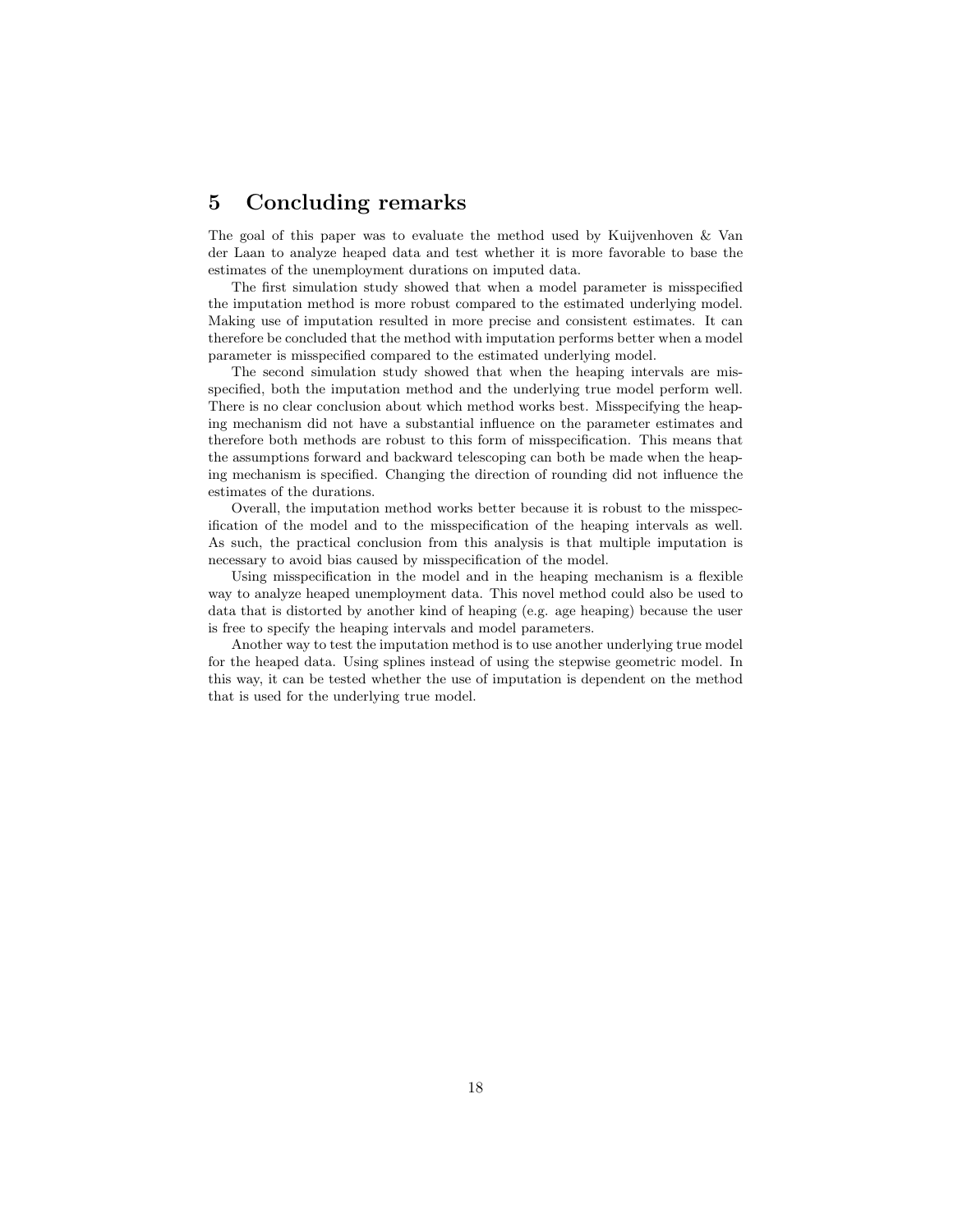# References

Chambers, R., & Skinner, C. (2003). Analysis of survey data. Chicester: Wiley.

- Heijtjan, D., & Rubin, D. (1990). Inference from coarse data via multiple imputation with application to age heaping. American Statistical Association, 85 (410), 304-314.
- Klein, J. P., & Moeschberger, M. (2003). Survival analysis: Techniques for censored and truncated data. Springer.
- Kraus, F., & Steiner, V. (1993). Modelling heaping effects in unemployment duration models: With an application to retrospective event data in the german soci0-economic panel. Jahrbiicher fur NationalSkonomie und Statistik , 59 (1-2), 187-211.
- Kuijvenhoven, L., & Laan, J. Van der. (2009). Een methode voor het corrigeren van afgeronde werkloosheidsduren. (Rapport technique). Centraal Bureau voor de Statistiek.
- Lynn, P. (2009). Methodology of longitudinal survey. John Wiley & Sons.
- Petoussis, K., Gill, R., & Zeelenberg, C. (s. d.). Statistical analysis of heaped duration data. (Retrieved September 2009, from http://sciencestage.com/d/1103321/statistical-analysis-of-heaped-duration $data-(2004).html)$
- Rubin, D. B. (1976). Inference and missing data. Biometrika, 63(3), 581-592.
- Torelli, N., & Trivellato, U. (1993). Modelling inaccuracy in job-search duration data. Journal of Econometrics, 59 (1-2), 187-211.
- Wolff, J., & Augustin, T. (2000). Heaping and it's consequences for duration analysis. (Rapport technique). Ludwig-Maximilians Universität München.